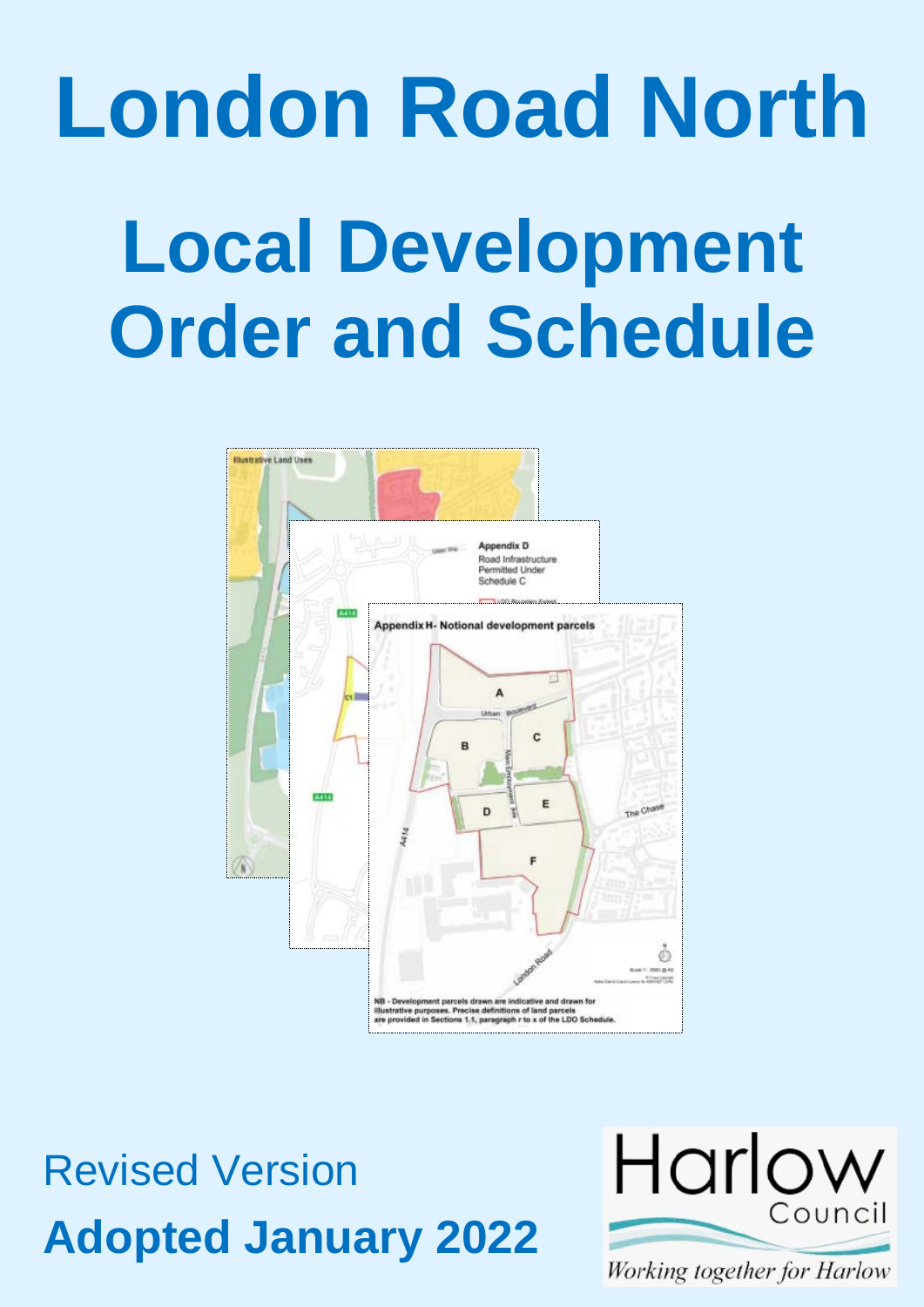### **1.0 Interpretations and Definitions**

- 1.1 For the purposes of this London Road North Local Development Order ("LDO"):
	- a) "London Road North" is defined as the area comprised within the red edged boundary shown on the London Road North Local Development Order Boundary Map attached as Appendix A.
	- b) "London Road South" is defined as the area comprised within the red edged boundary shown on Appendix A – London Road South LDO Boundary of the London Road South Local Development Order
	- c) "Safeguarded Strategic Infrastructure" is defined as the land labelled as Safeguarded Strategic Infrastructure and shaded in brown on the map entitled Safeguarded Strategic Infrastructure attached as Appendix F.
	- d) "Development Zone" is defined as the land labelled as Development Zone and shaded yellow on the London Road North Local Development Order Designations Map attached as Appendix C.
	- e) The "London Road North Design Code" is defined as the document attached as Appendix E.
	- f) Highways works permitted under Class 1 of Schedule C of the LDO are defined as the indicative highways works shaded in yellow and labelled "C1 - Class 1 – New junction and associated highways improvements on A414" on the map entitled "Road Infrastructure Permitted Under Schedule C" attached as Appendix D.
	- g) Highways works permitted under Class 2 of Schedule C of the LDO are defined as the indicative highways works shaded in dark blue and labelled "Class 2 – Urban Boulevard (Link Road) West" on the map entitled "Road Infrastructure Permitted Under Schedule C" attached as Appendix D.
	- h) Highways works permitted under Class 3 of Schedule C of the LDO are defined as the indicative highways works shaded in light blue and labelled "Class 3 – Urban Boulevard (Link Road) East" on the map entitled "Road Infrastructure Permitted Under Schedule C" attached as Appendix D.
	- i) Highways works permitted under Class 4 of Schedule C of the LDO are defined as the indicative highways works shaded in yellow and labelled "C4 – Class 4 – New junction connecting the Urban Boulevard (Link Road) West to the Main Employment Avenue" on the map entitled "Road Infrastructure Permitted Under Schedule C" attached as Appendix D.
	- j) Highways works permitted under Class 5 of Schedule C of the LDO are defined as the indicative highways works shaded in yellow and labelled "C5 – Class 5 – New junction connecting the Urban Boulevard (Link Road) East to London Road" on the map entitled "Road Infrastructure Permitted Under Schedule C" attached as Appendix D.
	- k) Highways works permitted under Class 6 of Schedule C of the LDO are defined as the indicative highways works shaded in red and labelled "Class 6 – Main Employment Avenue (Feeder Road)" on the map entitled "Road Infrastructure Permitted Under Schedule C" attached as Appendix D.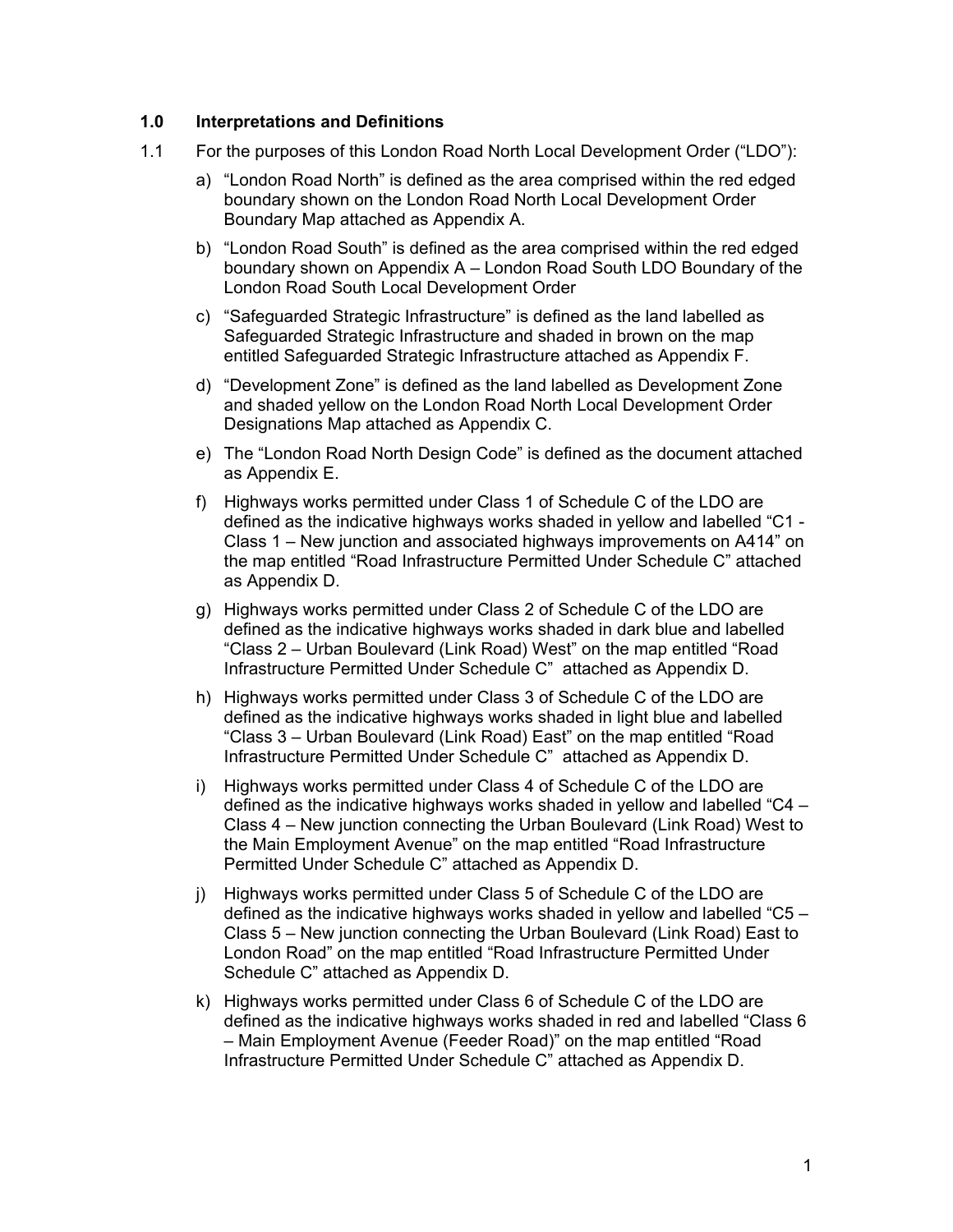- l) Highways works permitted under Class 7 of Schedule C of the LDO are defined as the indicative highways works shaded in orange and labelled "Enhancement of existing Public Right of Way from London Road to the A414" on the map entitled "Road Infrastructure Permitted Under Schedule C" attached as Appendix D.
- m) Highways works permitted under Class 8 of Schedule C of the LDO are defined as the indicative highways works shaded in pink and labelled "shared pedestrian and cycle link connecting the Main Employment Avenue to the London Road South LDO area" on the map entitled "Road Infrastructure Permitted Under Schedule C" attached as Appendix D.
- n) "Associated Site Infrastructure and Facilities" is defined as comprising:
	- i. the provision of junction accesses onto the highway;
	- ii. the provision of internal private slip roads along a development frontage;
	- iii. the provision of internal access roads to provide vehicular access to development sites only from the road infrastructure defined in paragraph 1.1 f), g),  $i$ ) and  $l$ ) of the LDO.
	- iv. the provision of hard standing areas required for vehicle parking bays, disabled parking bays, turning and circulation areas, designated loading and service bays and pedestrian circulation;
	- v. the erection of gates, fences, walls or other means of enclosure;
	- vi. traffic signals, security buildings, bicycle shelters, motorbike shelters, bollards, lamp standards, telephone boxes, post boxes, refuse bins or baskets, waste recycling facilities, facilities for fire fighting or other emergency services, outdoor staff rest areas and smoking shelters.
- vii. the provision of any Sustainable Urban Drainage (SUDs) features including swales, filter strips, soakaways, green roofs, bio-retention areas, infiltration and detention basins, ponds, wetlands;
- viii. trees, hedges, vegetation and other areas of soft landscaping;
- ix. electricity sub stations and associated electric lines, broadband connection, electric vehicle recharging points; and
- x. CCTV security cameras.
- o) "Development parcel A" comprises land within the Development Zone which is bounded:
	- i. to the north by the London Road North boundary with Mark Hall School;
	- ii. to the east by London Road;
	- iii. to the south by the Urban Boulevard (Link Road) West as defined in paragraph 1.1 g) of the LDO and shown on Appendix D and the Urban Boulevard (Link Road) East as defined in paragraph 1.1 h) of the LDO and shown on Appendix D; and
	- iv. to the west by the A414.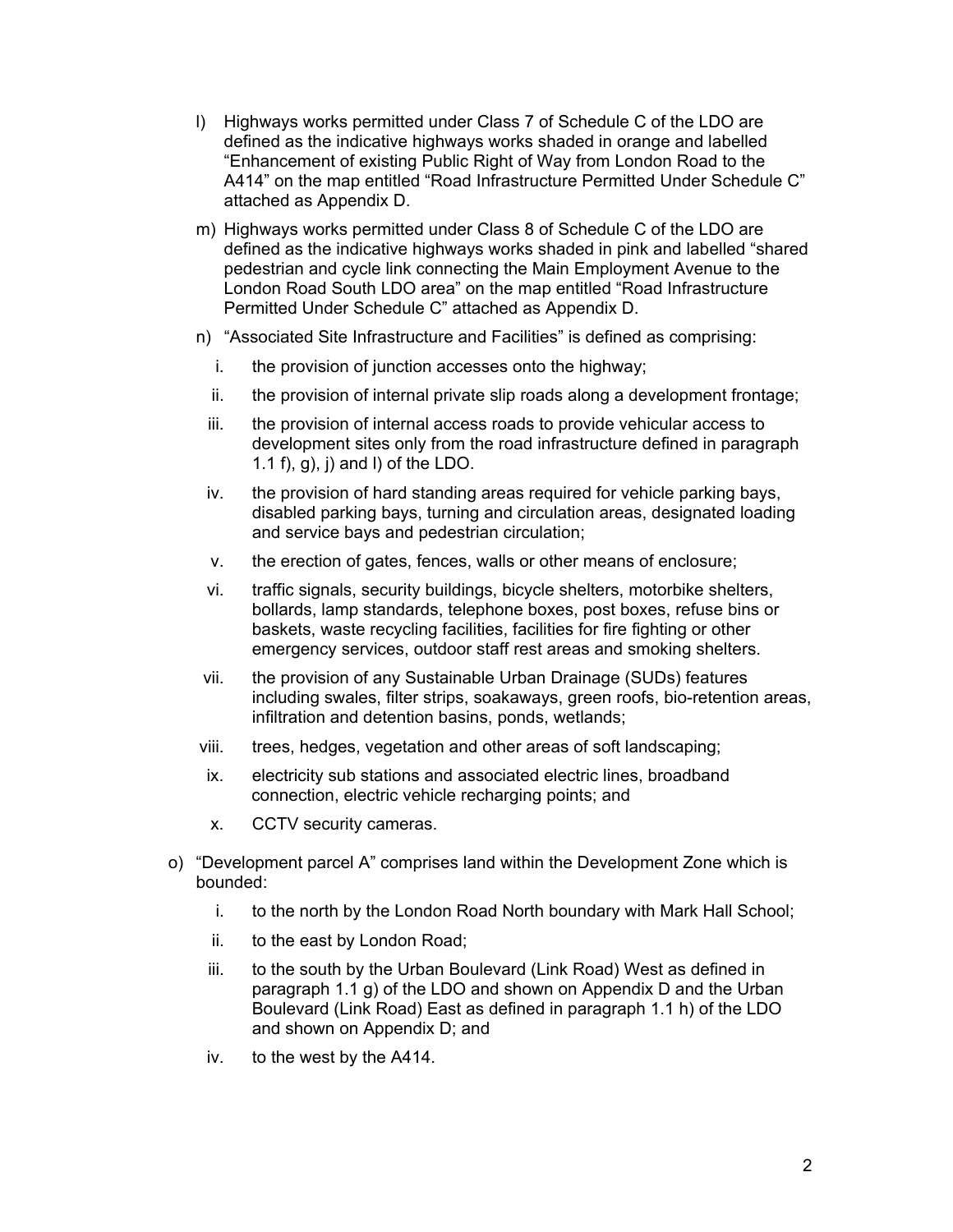- p) "Development parcel B" comprises land within the Development Zone which is bounded:
	- i. to the north by the Urban Boulevard (Link Road) West as defined in paragraph 1.1 g) of the LDO and shown on Appendix D;
	- ii. to the east by the Main Employment Avenue (Feeder Road) as defined in paragraph 1.1 k) of the LDO and shown on Appendix D;
	- iii. to the south by the existing Public Right of Way; and
	- iv. to the west by the A414.
- q) "Development parcel C" comprises land within the Development Zone which is bounded:
	- i. to the north by the Urban Boulevard (Link Road) East as defined in paragraph 1.1 h) of the LDO and shown on Appendix D;
	- ii. to the east by London Road and by the London Road North boundary;
	- iii. to the south by the existing Public Right of Way; and
	- iv. to the west by the Main Employment Avenue (Feeder Road) as defined in paragraph 1.1 k) of the LDO and shown on Appendix D.
- r) "Development parcel D" comprises land within the Development Zone which is bounded:
	- i. to the north by the existing Public Right of Way;
	- ii. to the east by the Main Employment Avenue (Feeder Road) as defined in paragraph 1.1 k) of the LDO and shown on Appendix D;
	- iii. to the south by land shaded light blue and shown to be in the ownership of PowerRapid Harlow No. 1 Ltd on Appendix G and by the London Road North boundary with London Road South; and
	- iv. to the west by the London Road Northboundary with Markhall Wood.
- s) "Development parcel E" comprises land within the Development Zone which is bounded:
	- i. to the north by the existing Public Right of Way;
	- ii. to the east by the London Road North boundary;
	- iii. to the south by land shaded light blue and shown to be in the ownership of PowerRapid Harlow No. 1 Ltd on Appendix G; and
	- iv. to the west by the Main Employment Avenue (Feeder Road) as defined in paragraph 1.1 k) of the LDO and shown on Appendix D.
- t) "Development parcel F" comprises land within the Development Zone which is bounded:
	- i. to the north by land shaded green and shown to be in the ownership of Harlow District Council on Appendix G;
	- ii. to the east by the London Road North boundary;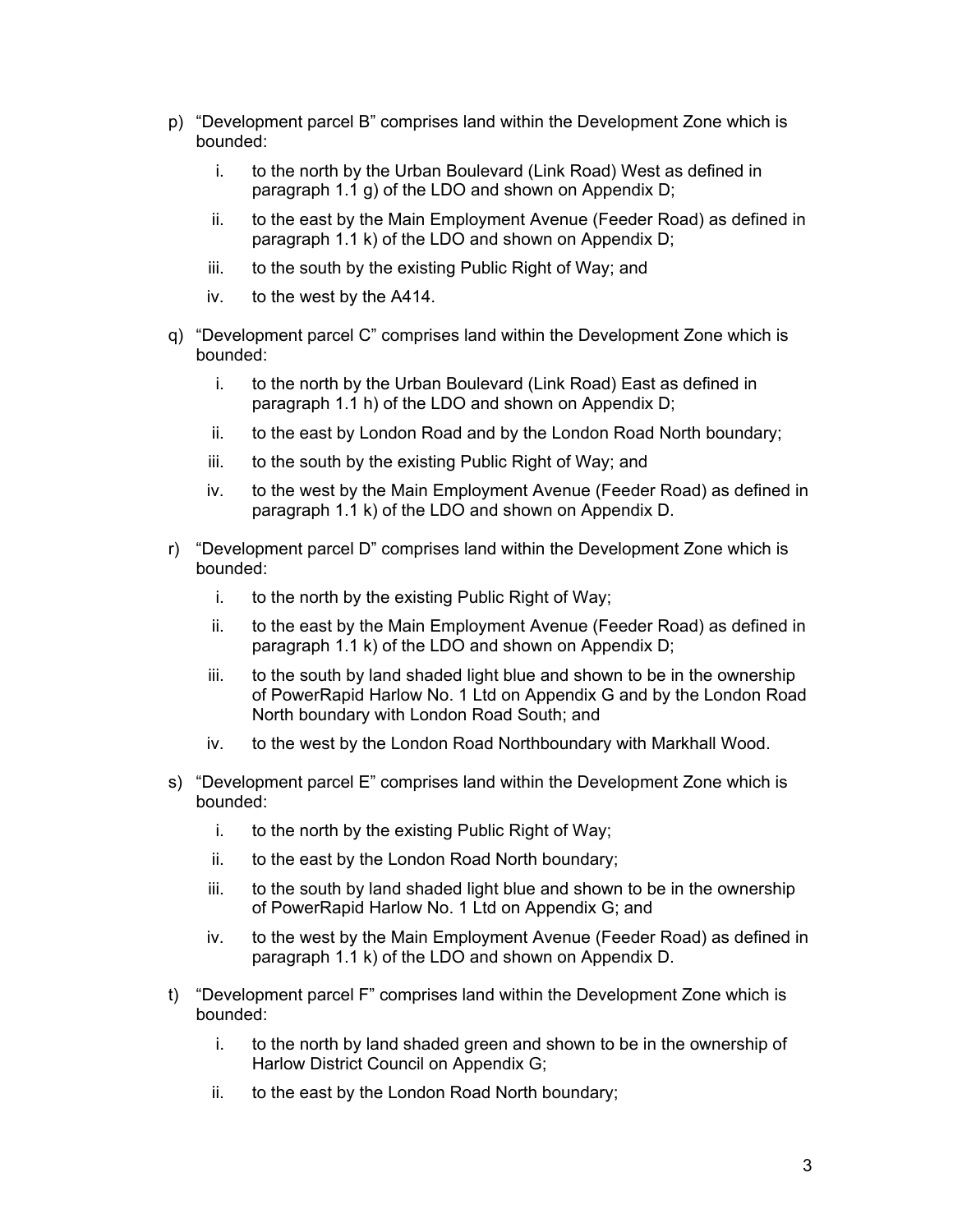- iii. to the south by the London Road Northboundary with London Road South and Maypole Cottages; and
- iv. to the west by the London Road North boundary with London Road South.
- u) Notional development parcels are illustrated on Appendix H to assist with the interpretation of the definitions provided in paragraphs 1.1 p) to 1.1 v).
- v) "Gross Floor Area" is defined as the total covered floor area inside a building envelope, including the external walls of a building.
- w) "Development" has the same meaning as defined in Section 55 of the Town and Country Planning Act 1990 (as amended).
- x) The time when development has "begun" has the same meaning as defined by Section 56 of the Town and Country Planning Act 1990 (as amended).
- y) "Industrial process" referred to in condition E10 has the same meaning as that defined in Article 1(2) of the Town and Country Planning (General Permitted Development) Order 2015 (as amended).
- z) "Building" includes any structure or erection and, except in the case of demolition, includes any part of a building.
- aa) "Order" is defined as the Schedule to the Town and Country Planning (Use Classes) Order 1987(as amended).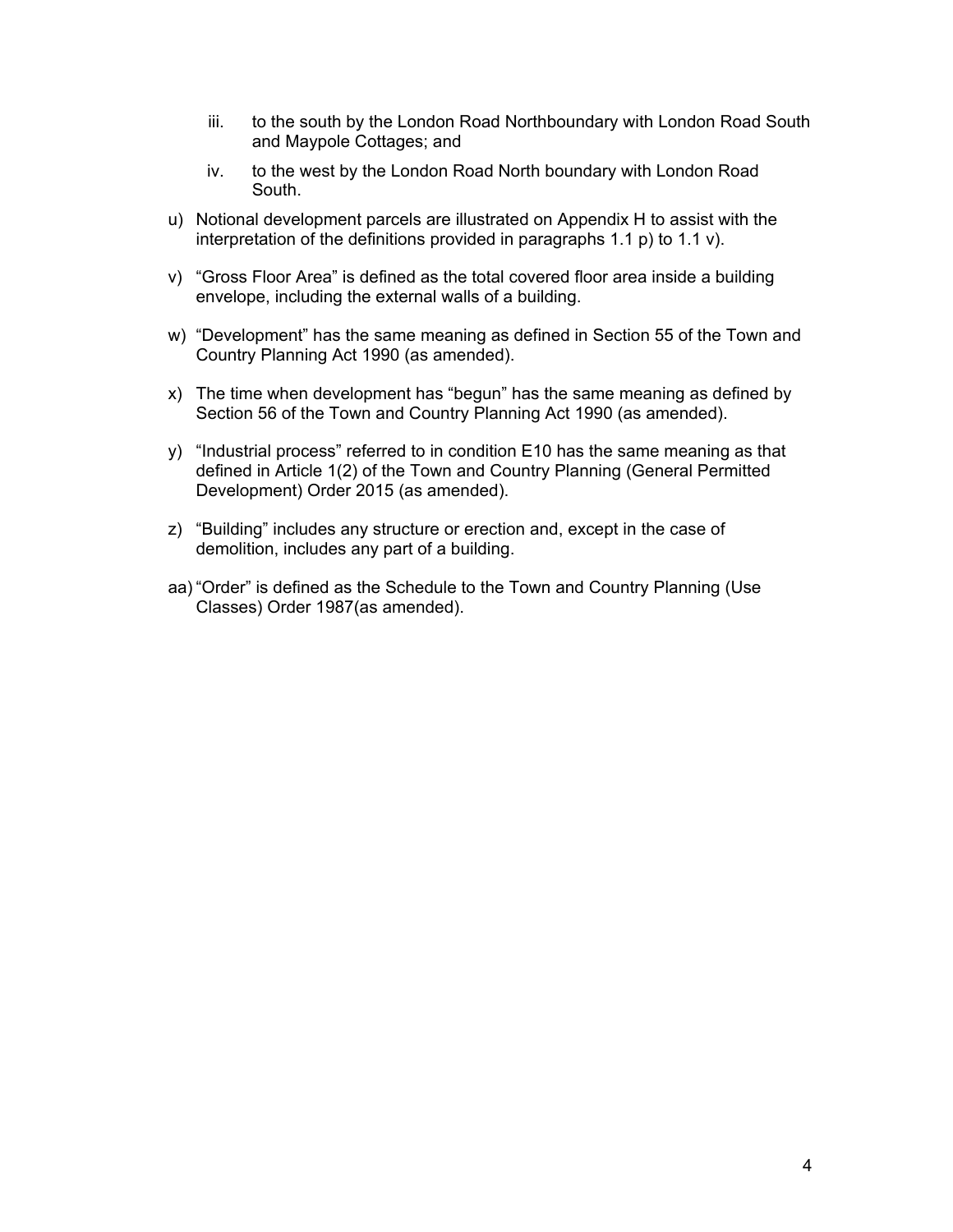# **OPERATIONAL DEVEVELOPMENT**

### **SCHEDULE A – BUILDING DEVELOPMENT**

# **Class 1 – Buildings**

# Development Permitted:

- 1.1 Within the Development Zone, the erection of buildings for:
	- a) any of the specified uses within Class  $E(g)$  of the Order;
	- b) any of the specified uses within Class B2 (general industrial) of the Order;
	- c) Conference facilities;
	- d) Non-residential education and training facilities;
	- e) Crèches or day nurseries;
	- f) Gymnasiums / swimming pool facilities;
	- g) any use within Class E(a) of the Order;
	- h) any use within Class E(c) of the Order;
	- i) any use within Class E(b) of the Order; and
	- j) hot food takeaways
- 1.2 Site investigation, demolition and engineering operations directly required by development permitted by paragraph 1.1 of Class 1.
- 1.3 The provision of Associated Site Infrastructure and Facilities directly required by development permitted under paragraph 1.1 of Class 1.

- 1.4 Development is permitted by Class 1 subject to the following conditions:
	- a) General conditions G1 to G9;
	- b) Highways conditions H1 to H9;
	- c) Phasing and delivery of highways infrastructure conditions PDH1 to PDH2;
	- d) Parking, loading and refuse conditions P1 to P4;
	- e) Environmental conditions E1 to E11;
	- f) Archaeology conditions A1 to A4;
	- g) development falling within classes E(a), E(c) or E(b) of the Order, or hot food takeaways, shall only be provided at ground floor level;
	- h) individual units within classes E(a), E(c) or E(b) of the Order, or hot food takeaway units, shall comprise of a Gross Floor Area of no greater than 250 square metres;
	- i) the cumulative total Gross Floor Area of all units within Classes E(a), E(c) and E(b) of the Order, and hot food takeaway units, shall not exceed 1,000 square metres in aggregate;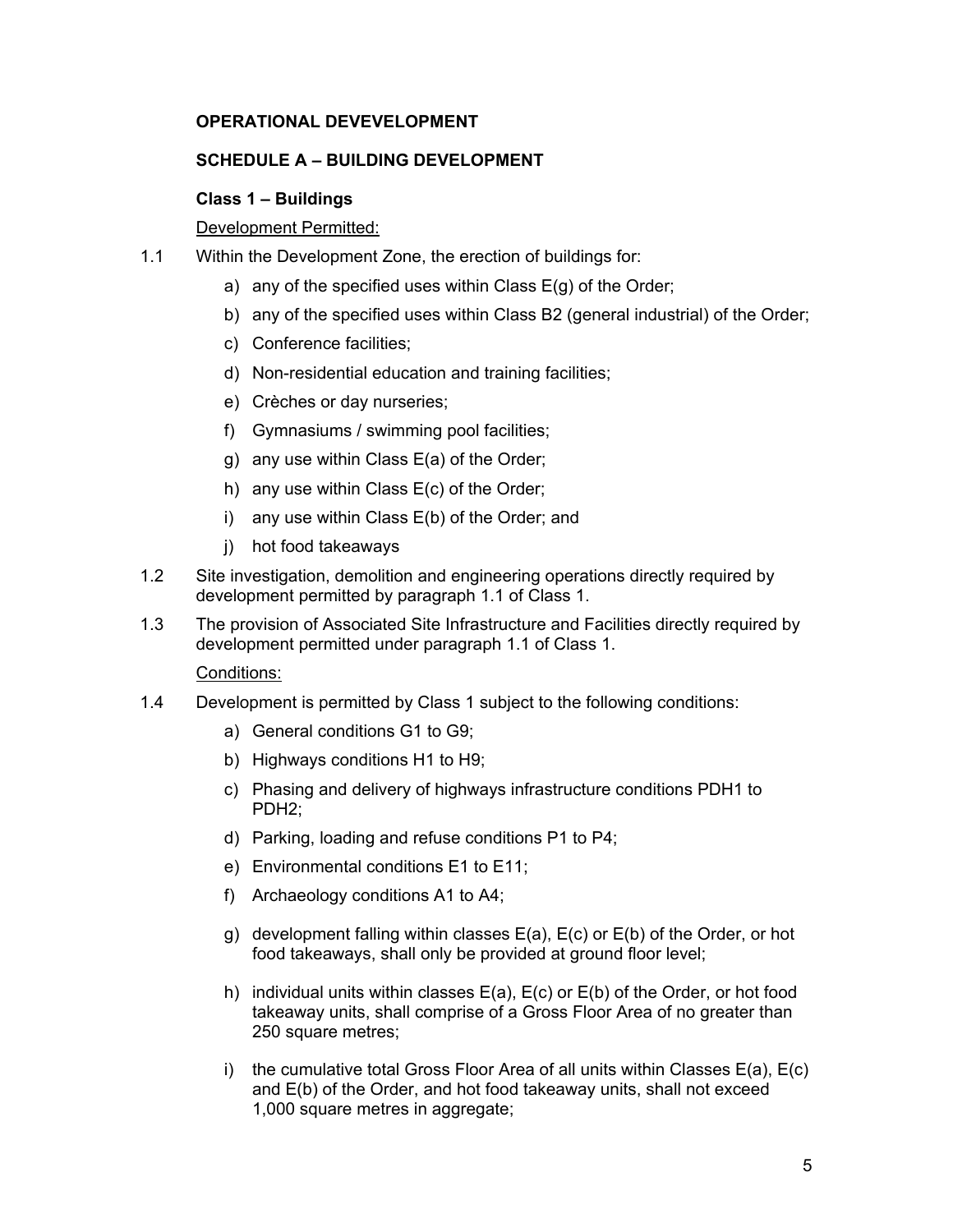- j) the cumulative total Gross Floor Area of all units within Class E(a) of the Order shall not exceed 400 square metres in aggregate;
- k) the cumulative total Gross Floor Area of all units within Class E(c) of the Order shall not exceed 400 square metres in aggregate;
- l) the cumulative total Gross Floor Area of all units within Class E(b) of the Order shall not exceed 400 square metres in aggregate;
- m) the cumulative total Gross Floor Area of all hot food takeaway units shall not exceed 400 square metres in aggregate;
- n) individual conference facility units shall comprise of a Gross Floor Area of no greater than 750 square metres;
- o) the cumulative total Gross Floor Area of all conference facility units shall not exceed 750 square metres in aggregate;
- p) individual non-residential education and train centre facilities shall comprise of a Gross Floor Area of no greater than 750 square metres;
- q) the cumulative total Gross Floor Area of all non-residential education and training centre facilities within London Road North shall not exceed 750 square metres in aggregate;
- r) individual crèches or day nurseries shall comprise of a Gross Floor Area of no greater than 750 square metres;
- s) the cumulative total Gross Floor Area of all crèches or day nurseries shall not exceed 750 square metres in aggregate;
- t) individual gymnasium / swimming pool facilities shall comprise of a Gross Floor Area of no greater than 1,200 square metres; and
- u) the cumulative total Gross Floor Area of all gymnasium / swimming pool facilities shall not exceed 1,200 square metres in aggregate.

### **Class 2 – Primary Substations**

### Development Permitted:

- 2.1 Within the Development Zone, the construction of electricity substation buildings.
- 2.2 Site investigation, demolition, engineering operations and the provision of security fencing and hard and soft landscaping directly required by development permitted by paragraph 2.1 of this class.

- 2.3 Development is permitted by Class 2 subject to the following conditions:
	- a) General condition G1, G5, G6 and G7;
	- b) Environmental conditions E1, E2 and E3;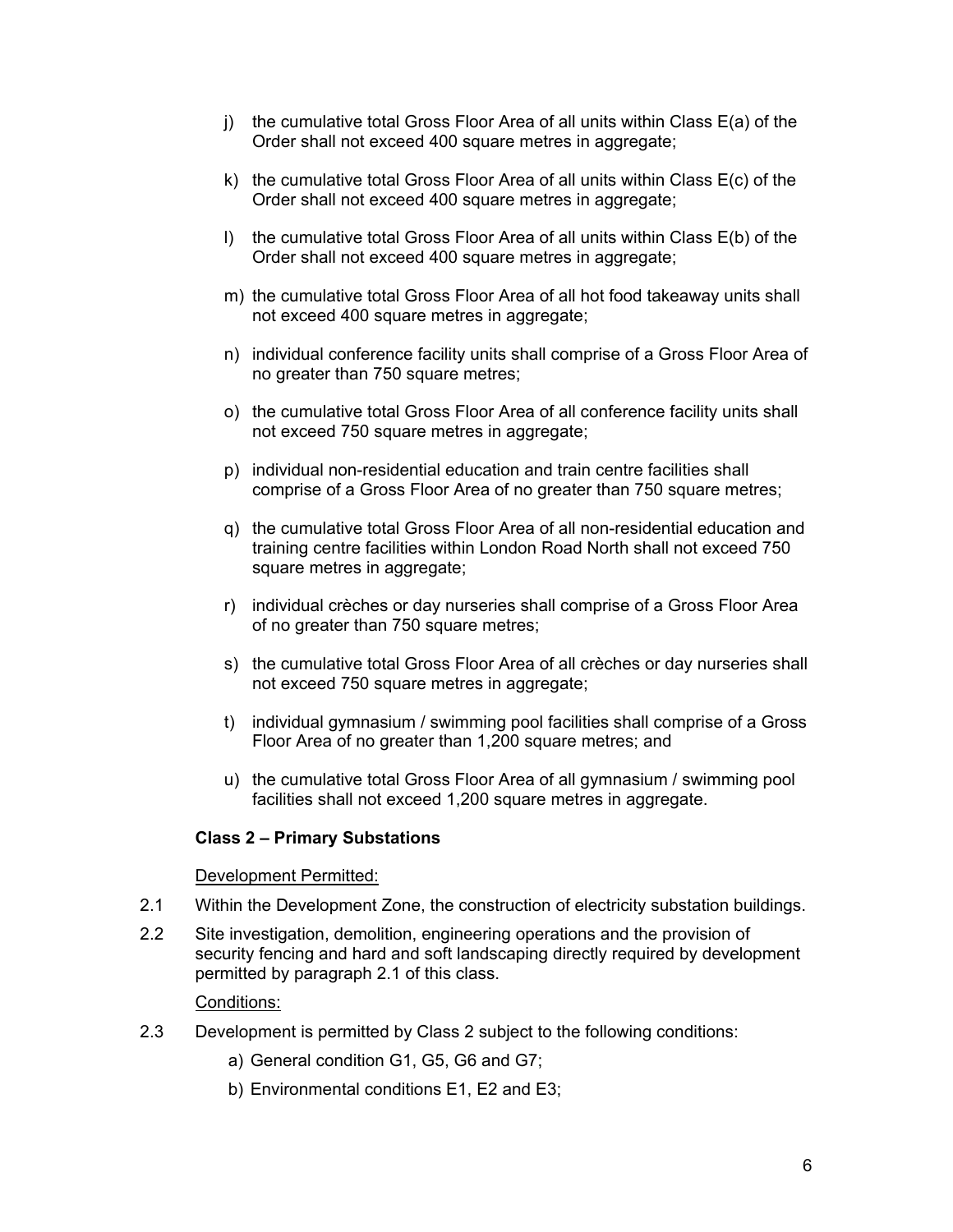- c) Substation buildings shall not exceed 5 metres in height;
- d) fencing erected shall not exceed 2.4 metres in height, subject to condition 2.3 e); and
- e) where fencing is erected and would lie adjacent to a public right of way it shall not exceed 2 metres in height.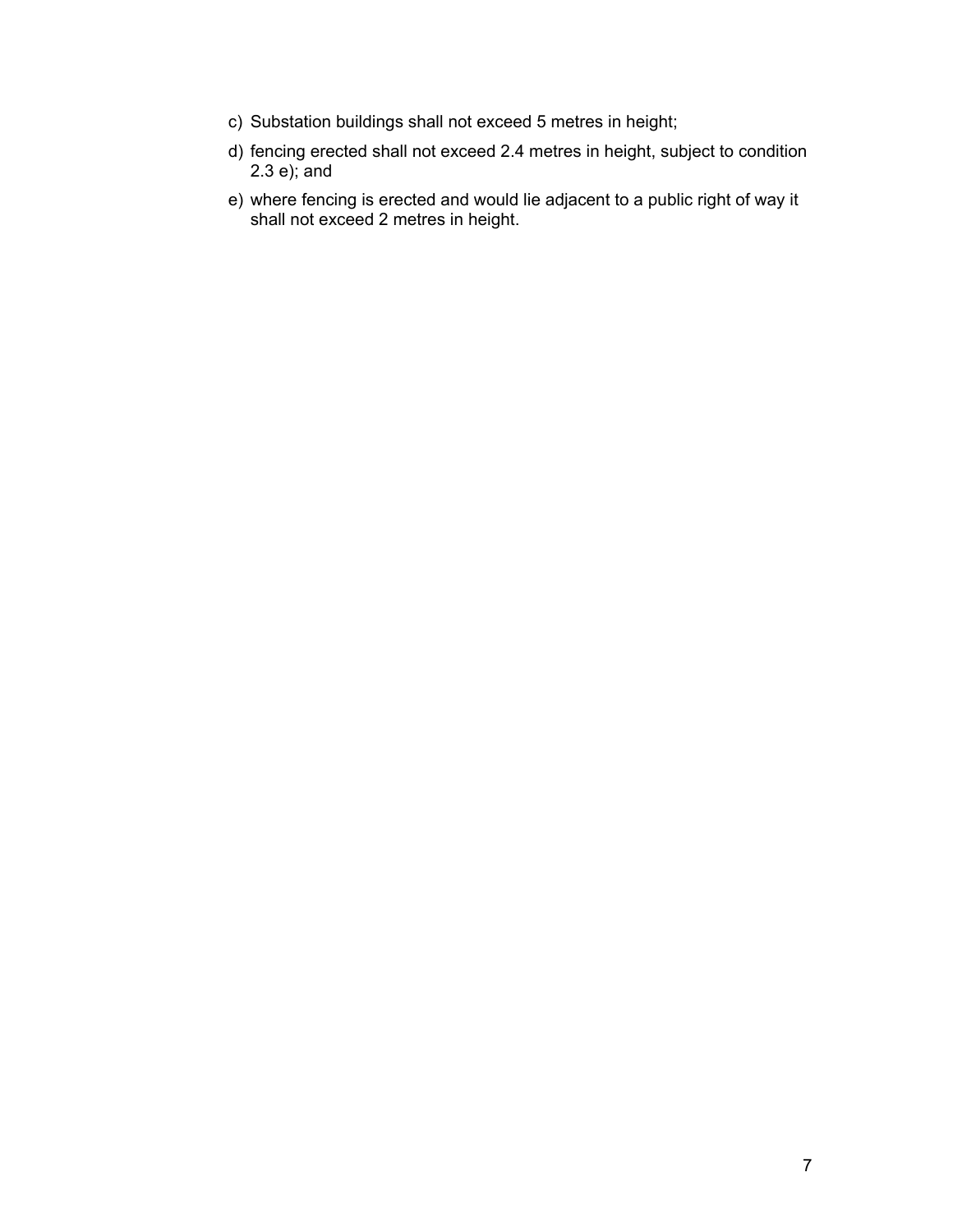# **SCHEDULE B – EXTENSIONS OR ALTERATIONS**

### **Class 1 - Extensions or alterations of office, research and development and industrial buildings**

### Development Permitted:

- 1.1 Within the Development Zone, the extension or alteration of buildings used for any of the specified uses within classes B1 and B2 of the Order.
- 1.2 Site investigation, demolition and engineering operations directly required by development permitted by paragraph 1.1 of this class.
- 1.3 The provision of Associated Site Infrastructure and Facilities directly required by development permitted under paragraph 1.1 of this class.

- 1.4 Development is permitted by Class 1 subject to the following conditions:
	- a) General conditions G1 to G9;
	- b) Highways condition H10;
	- c) Parking, Loading and Refuse conditions P1 to P4;
	- d) Environmental conditions E1, E9, E10 and E11;
	- e) Archaeology conditions A1 to A4;
	- f) any extension or alteration shall be constructed using materials which have a similar external appearance to those used for the original building extended or altered; and
	- g) development shall not lead to a net reduction in the space available for loading and turning vehicles.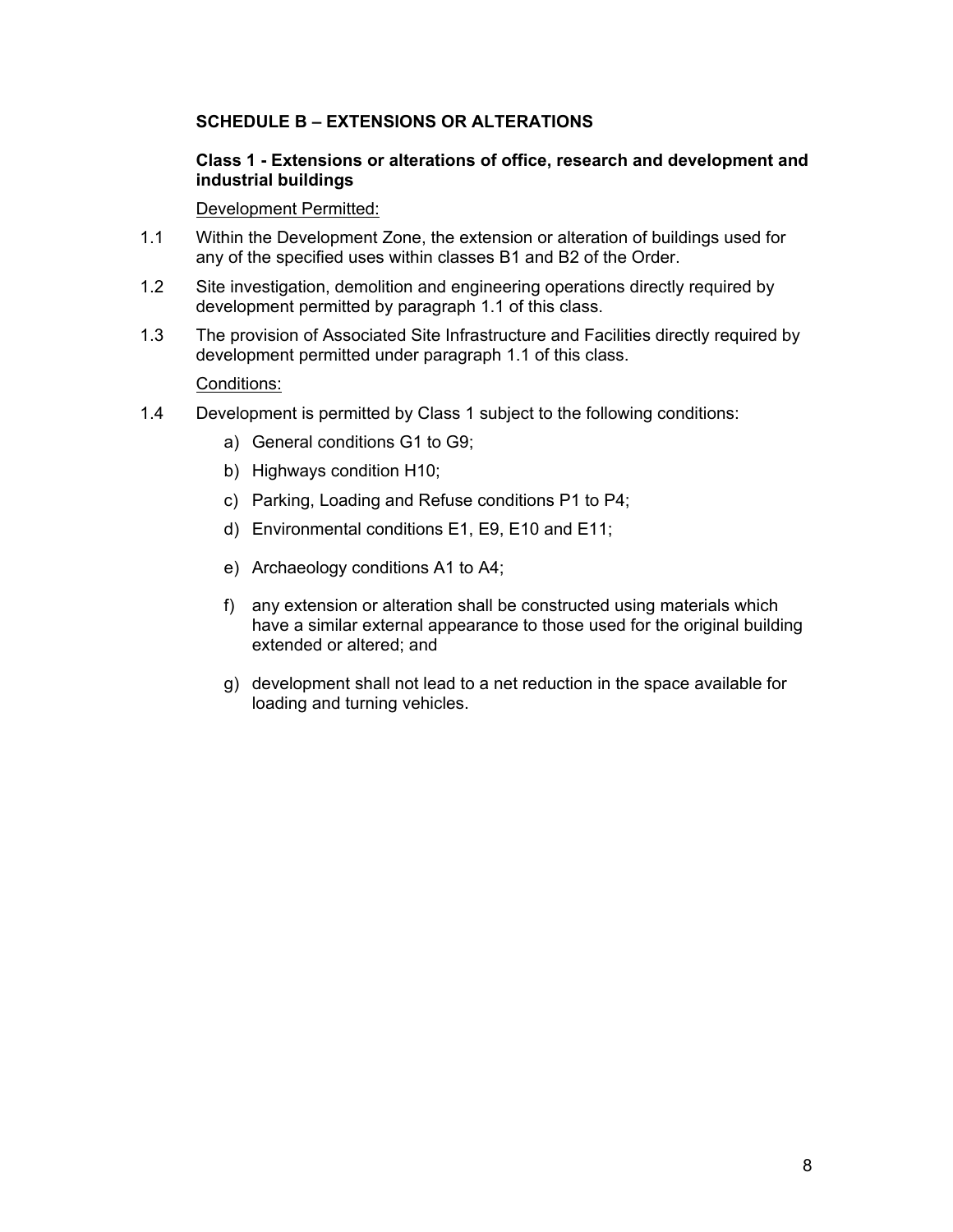# **SCHEUDLE C – ROAD INFRASTRUCTURE**

# **Class 1 – New junction and associated highways improvements on the A414**

# Development Permitted:

1.1 The construction of a new signalised T-junction on the A414 together with associated highways improvements and landscaping along the A414.

# Conditions:

- 1.2 Development is permitted by Class 1 subject to the following conditions:
	- a) General conditions: G1, G2, G3, G5 and G7;
	- b) Highways conditions H1 and H5;
	- c) Environmental conditions: E1, E3 and E8; and
	- d) Archaeology conditions A1 to A4;

# **Class 2 – Urban Boulevard (Link Road) West**

# Development Permitted:

2.1 The construction of the Urban Boulevard (Link Road) West to connect a new signalised T-junction on the A414 to a new junction to the Main Employment Avenue (Feeder Road).

# Conditions:

- 2.2 Development is permitted by Class 2 subject to the following conditions:
	- a) General conditions: G1, G2, G3, G5, G6 and G7;
	- b) Highways conditions H1 and H5;
	- c) Environmental conditions: E1, E3 and E8; and
	- d) Archaeology conditions A1 to A4.

# **Class 3 – Urban Boulevard (Link Road) East**

### Development Permitted:

3.1 The construction of Urban Boulevard (Link Road) East to connect Urban Boulevard (Link Road) West to London Road.

- 3.2 Development is permitted by Class 3 subject to the following conditions:
	- a) General conditions: G1, G2, G3, G5, G6 and G7;
	- b) Highways conditions H1 and H5;
	- c) Environmental conditions: E1, E3 and E8; and
	- d) Archaeology conditions A1 to A4.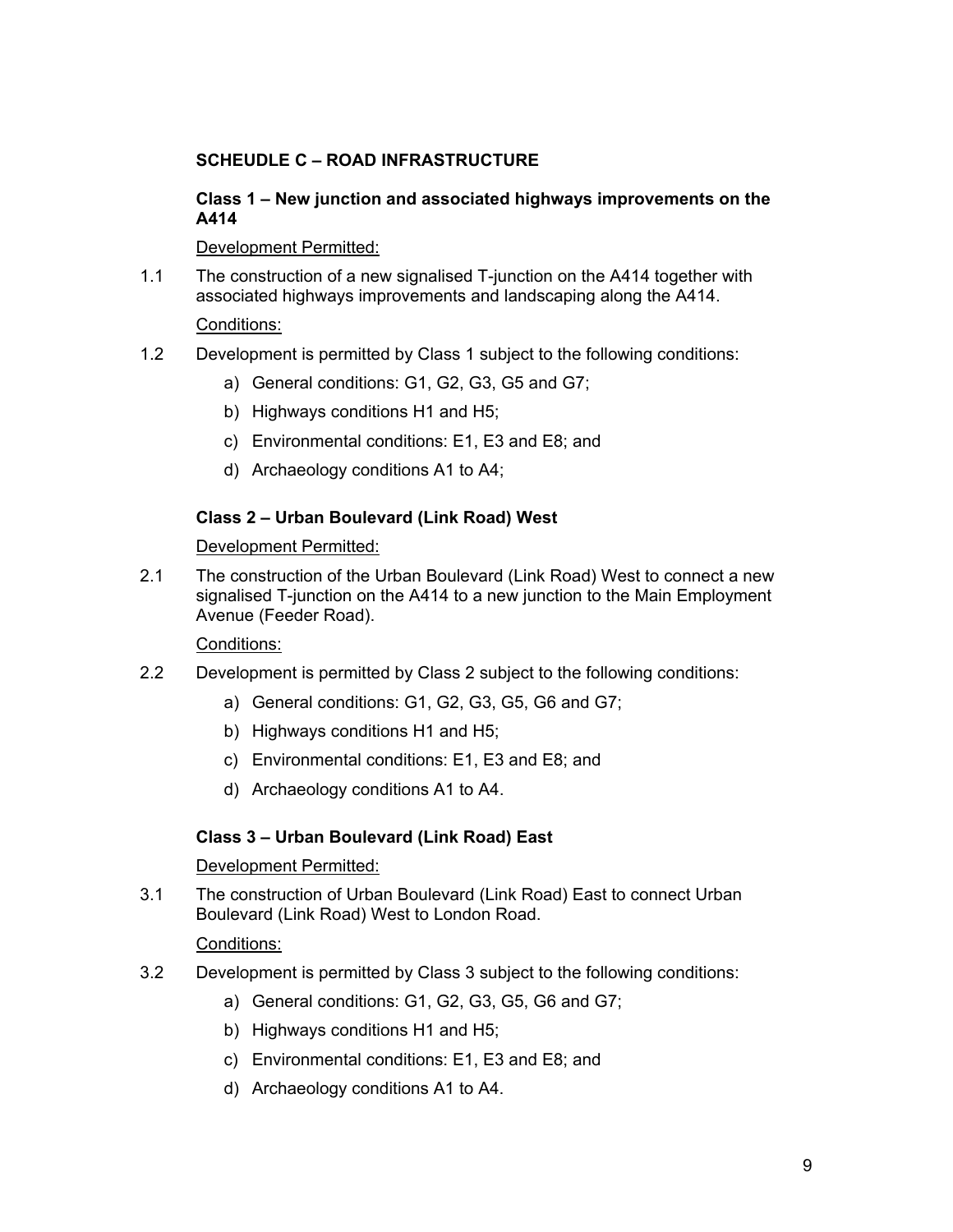# **Class 4 - New junction connecting the Urban Boulevard (Link Road) West to the Main Employment Avenue (Feeder Road)**

# Permitted Development:

4.1 The construction of a new junction connecting the Urban Boulevard (Link Road) West to a Main Employment Avenue (Feeder Road).

# Conditions:

- 4.2 Development is permitted by Class 4 subject to the following conditions:
	- a) General conditions: G1, G2, G3, G6 and G7;
	- b) Highways conditions H1 and H5;
	- c) Environmental conditions E3 and E8; and
	- d) Archaeology conditions A1 to A4.

# **Class 5 - New junction connecting the Urban Boulevard (Link Road) East to London Road**

Permitted Development:

5.1 The construction of a new junction connecting the Urban Boulevard (Link Road) East to London Road.

Conditions:

- 5.2 Development is permitted by Class 5 subject to the following conditions:
	- a) General conditions: G1, G2, G3, G5, G6 and G7;
	- b) Highways conditions H1 and H5;
	- c) Environmental conditions: E1, E3 and E8; and
	- d) Archaeology conditions A1 to A4.

### **Class 6 – Main Employment Avenue (Feeder Road)**

### Permitted Development:

6.1 The construction of a Main Employment Avenue (Feeder Road) to connect Urban Boulevard (Link Road) West and Urban Boulevard (Link Road) East

### Conditions:

- 6.2 Development is permitted by Class 6 subject to the following conditions:
	- a) General conditions: G1, G2, G3, G6 and G7;
	- b) Highways conditions H1 and H5;
	- c) Environmental conditions: E1, E3 and E8; and
	- d) Archaeology conditions A1 to A4.

### **Class 7 – The enhancement of the existing Public Right of Way from London Road to the A414.**

Permitted Development: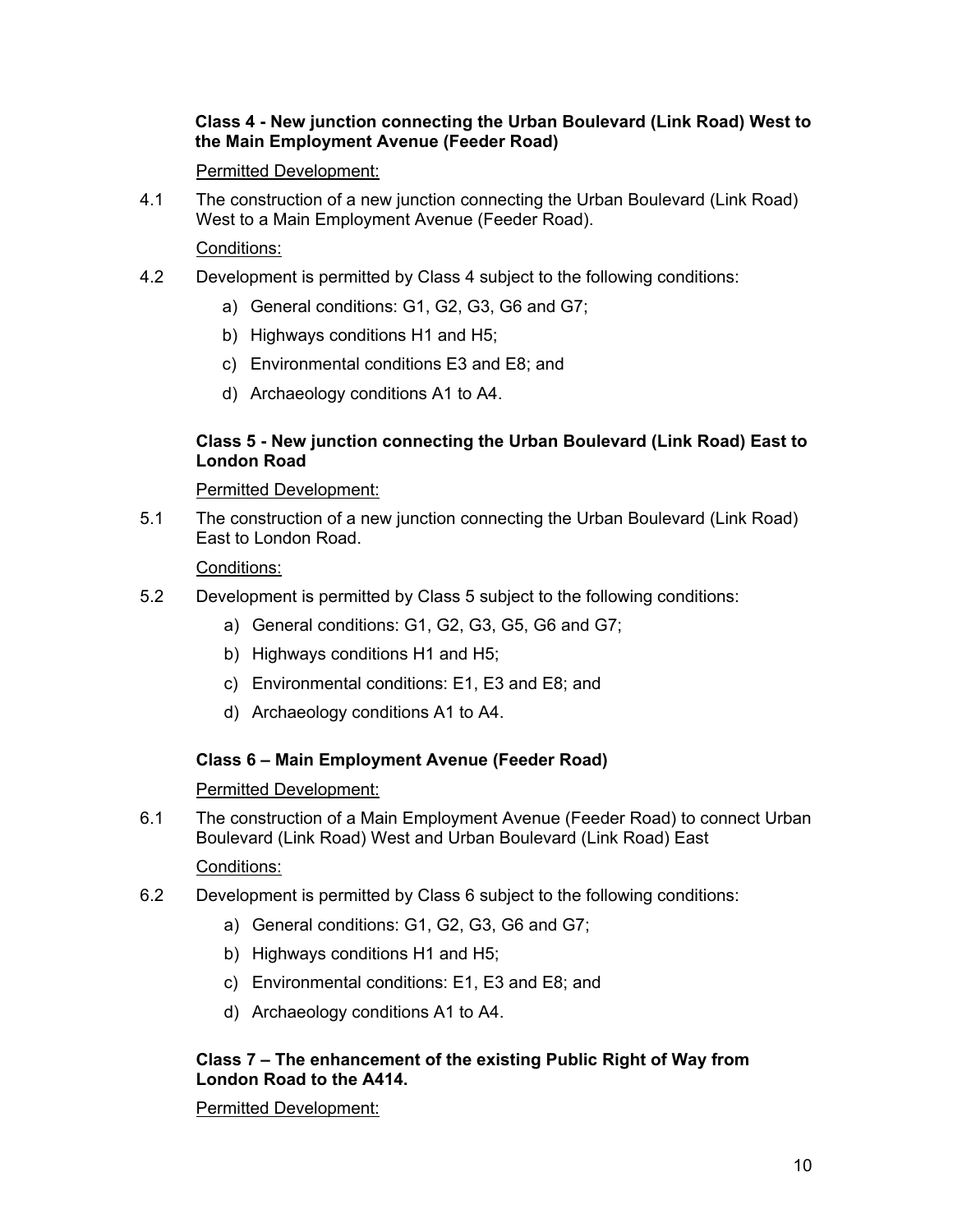7.1 The enhancement of the existing Public Right of Way from its entrance into the London Road North at London Road to the A414 to adoptable shared pedestrian and cycle lane standard.

### Conditions:

- 7.2 Development is permitted by Class 7 subject to the following conditions:
	- a) General conditions: G1, G2, G3, G6 and G7;
	- b) Highways conditions H1 and H5; and
	- c) Environmental conditions: E1.

### **Class 8 – Shared pedestrian and cycle link connecting the Main Employment Avenue (Feeder Road) to the London Road South LDO area.**

### Development Permitted:

8.1 The construction of a shared pedestrian and cycle link connecting Main Employment Avenue (Feeder Road) to London Road South.

- 8.2 Development is permitted by Class 8 subject to the following conditions:
	- a) General conditions: G1, G2, G3 and G7;
	- b) Highways conditions H1 and H5; and
	- c) Environmental conditions: E1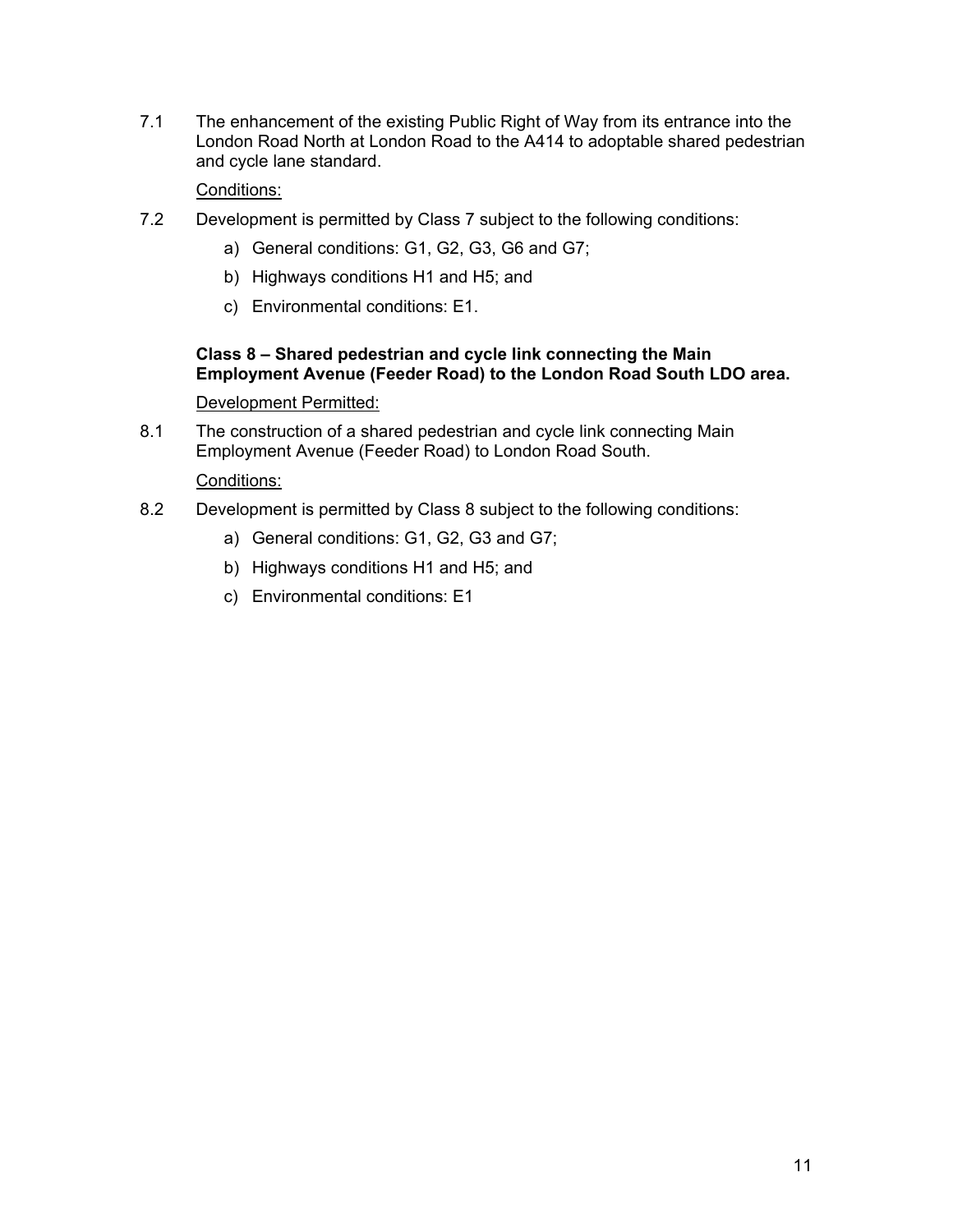### **SCHEDULE D - CHANGE OF USE**

### **Class 1 - Permitted change of use within the Development Zone**

### Permitted Development:

- 1.1 Development consisting of a change of use of buildings:
	- a) from any of the specified uses within Class  $E(q)$  of the Order to any of the specified uses within Class B2 of the Order;
	- b) from any of the specified uses within Class B2 of the Order to any of the specified uses within Class E(g) of the Order;
	- c) from non-residential education and training facilities to any of the specified uses within classes E(g) or B2 of the Order;
	- d) from conference facilities to any of the specified uses within classes  $E(g)$ or B2 of the Order;
	- e) from crèches or day nurseries to any of the specified uses within classes E(g) or B2 of the Order;
	- f) from gymnasiums / swimming pool facilities to any of the specified uses within classes E(g) or B2 of the Order;
	- g) from any use within Class E(a) of the Order to any use within classes E(c), or E(b) of the Order, or hot food takeaways, or any of the specified uses within classes E(g) or B2 of the Order;
	- h) from any use within Class  $E(c)$  of the Order to any use within classes  $E(a)$ or E(b) of the Order, or hot food takeaways, or any of the specified uses within classes E(g) or B2 of the Order;
	- i) from any use within Class  $E(b)$  of the Order to any use within classes  $E(a)$ or E(c) of the Order, or hot food takeaways, or any of the specified uses within classes E(g) or B2 of the Order; and
	- j) from hot food takeaways to any use within classes  $E(a)$ ,  $E(c)$  or  $E(b)$  of the Order, or any of the specified uses within classes  $E(g)$  or B2 of the Order.

- 1.2 Development is permitted by Class 1 subject to the following conditions:
	- a) General conditions G1, G2 and G4;
	- b) Highways conditions H9;
	- c) Parking, loading and refuse condition P1;
	- d) Environmental condition E10;
	- e) Development falling within classes E(a), E(c), or E(b) of the Order, or hot food takeaways, shall only be provided at ground floor level;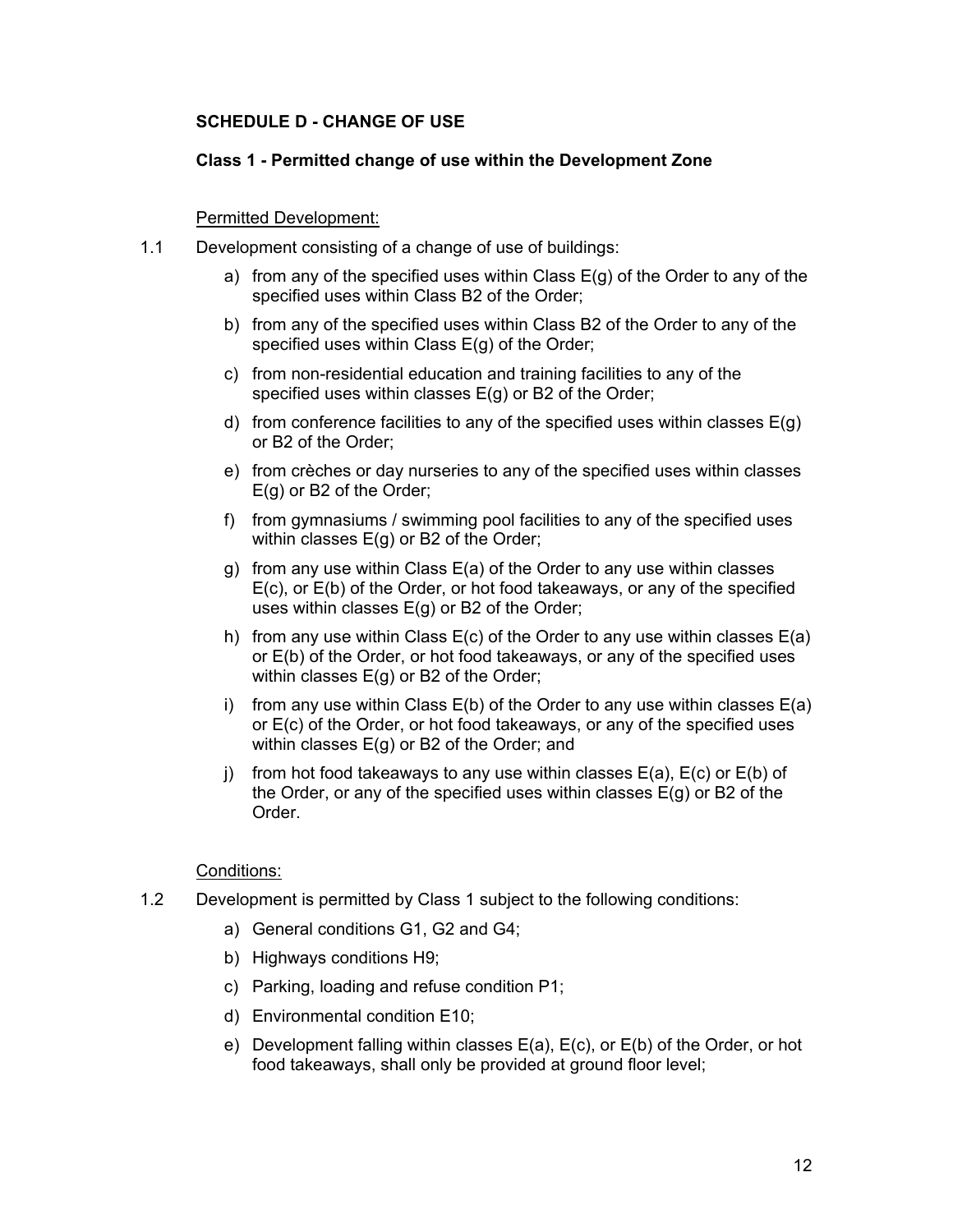- f) individual units within classes  $E(a)$ ,  $E(c)$ , or  $E(b)$  of the Order, or hot food takeaways, shall comprise of a Gross Floor Area of no greater than 250 square metres;
- g) the cumulative total Gross Floor Area of all units within Classes E(a), E(c) and E(b) of the Order, and hot food takeaways, shall not exceed 1,000 square metres in aggregate;
- h) the cumulative total Gross Floor Area of all units within Class E(a) of the Order shall not exceed 400 square metres in aggregate;
- i) the cumulative total Gross Floor Area of all units within Class E(c) of the Order shall not exceed 400 square metres in aggregate;
- j) the cumulative total Gross Floor Area of all units within Class E(b) of the Order shall not exceed 400 square metres in aggregate;
- k) the cumulative total Gross Floor Area of all hot food takeaways shall not exceed 400 square metres in aggregate;
- l) individual conference facility units shall comprise of a Gross Floor Area of no greater than 750 square metres;
- m) the cumulative total Gross Floor Area of all conference facility units shall not exceed 750 square metres in aggregate;
- n) individual training centres shall comprise of a Gross Floor Area of no greater than 750 square metres;
- o) the cumulative total Gross Floor Area of all non-residential education and training centres shall not exceed 750 square metres in aggregate;
- p) individual crèches or day nurseries shall comprise of a Gross Floor Area of no greater than 750 square metres;
- q) the cumulative total Gross Floor Area of all crèches or day nurseries shall not exceed 750 square metres in aggregate;
- r) individual gymnasium / swimming pool facilities shall comprise of a Gross Floor Area of no greater than 1,200 square metres; and
- s) the cumulative total Gross Floor Area of all gymnasium / swimming pool facilities shall not exceed 1,200 square metres in aggregate.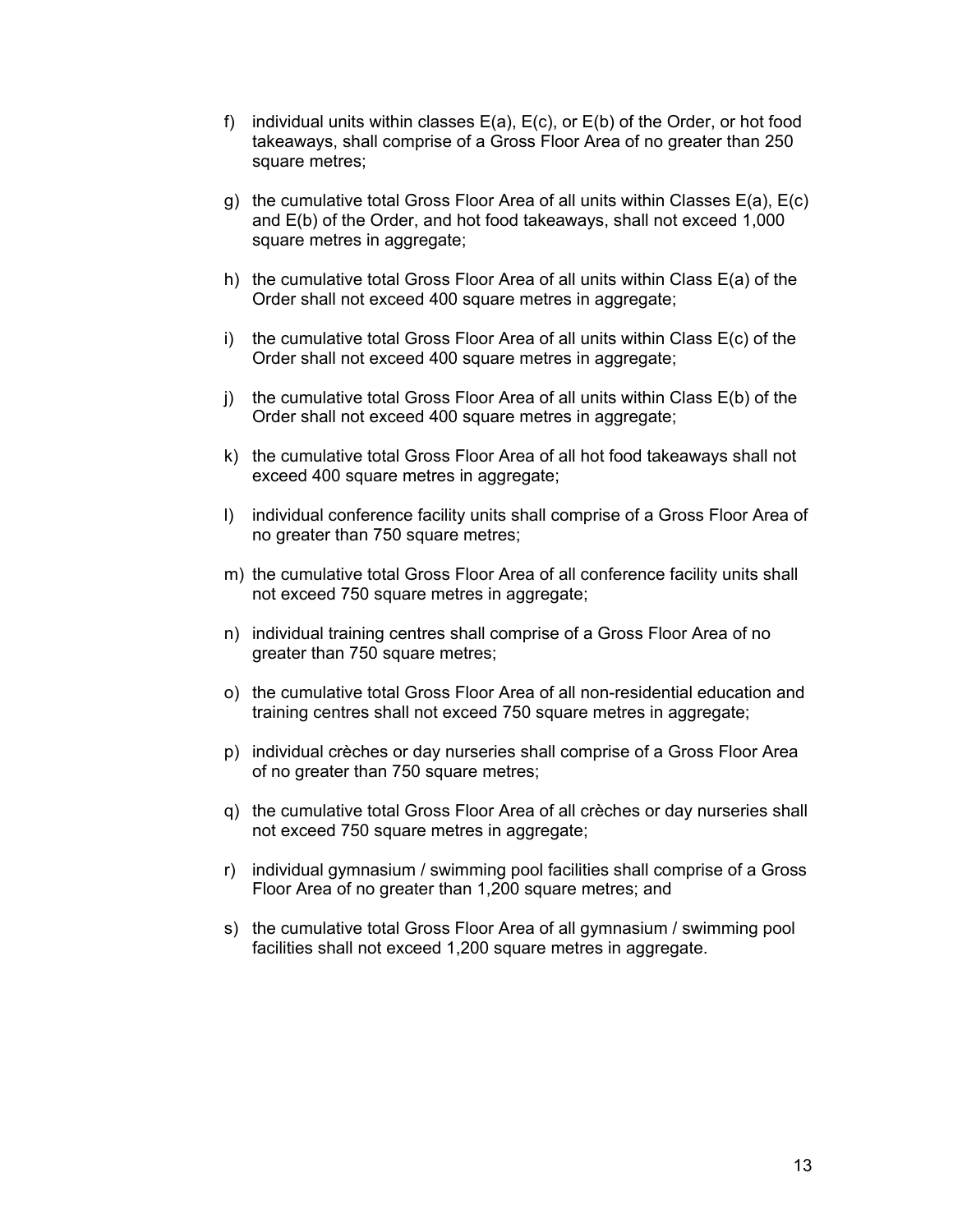# **SCHEDULE E - MINOR OPERATIONS**

### **Class 1 – Facilities for the storage of oils, fuels and chemicals.**

### Permitted Development:

1.1 The erection of facilities for the storage of oils, fuels and chemicals.

### Conditions:

- 1.2 Planning permission is permitted by Class 1 subject to the following conditions:
	- a) General condition G5
	- b) Storage facilities erected under this class shall be directly required permitted business and industrial activities undertaken on the site and shall not be used for any other purpose.
	- c) Any chemical/ fuel storage tanks must be sited on an impervious base and surrounded by a secondary containment that is impermeable to both the oil, fuel or chemical and water, for example a bund. The minimum volume of the secondary containment should be at least equivalent to the capacity of the tank plus 10%. If there is more than one tank in the secondary containment the capacity of the containment should be at least the capacity of the largest tank plus 10% or 25% of the total tank capacity, whichever is greatest. All fill points, vents, gauges and sight gauge must be located within the secondary containment. The drainage system of the secondary containment shall be sealed with no discharge to any watercourse, land or underground strata. Associated above ground pipework should be protected from accidental damage. All filling points and tank overflow pipe outlets should be detailed to discharge downwards into the secondary containment.
	- d) Storage facilities erected under this class shall not be located within 10 metres of any public highway or residential boundary.
	- e) Storage facilities erected under this class shall not exceed 5 metres in height.

### **Class 2 – The erection, maintenance or alteration of a fence, gate, wall or other means of enclosure**

### Permitted Development:

2.1 The erection, maintenance or alteration of a fence, gate, wall or other means of enclosure.

### Conditions:

2.2 Planning permission is provided under Class 2 subject to General conditions G2 and G5.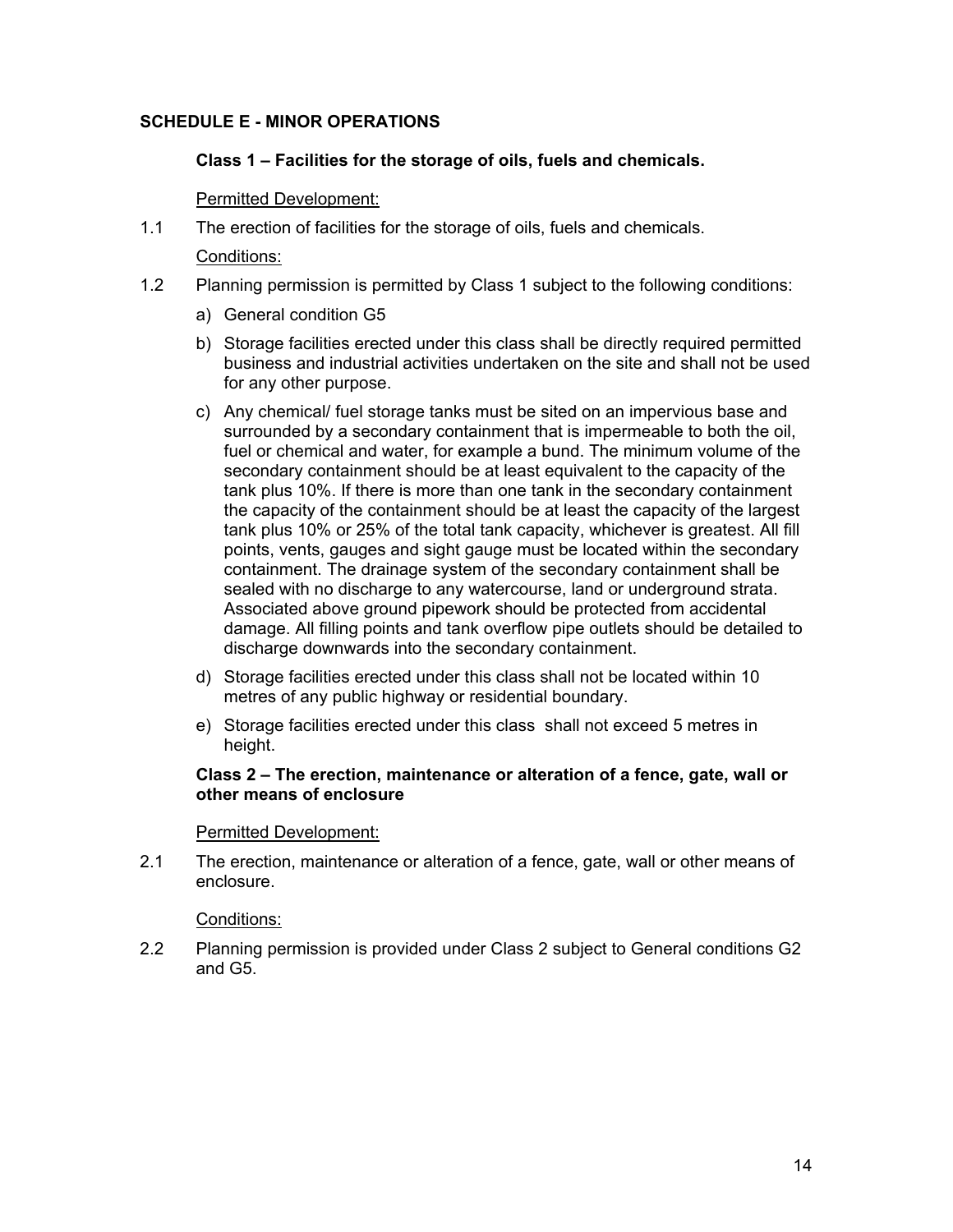# **CONDITIONS**

# **GENERAL CONDITIONS**

# **G1 Confirmation of Compliance**

No development permitted by the LDO shall be begun until:

- 1. Full details of the proposed development have been submitted to the Local Planning Authority by way of the completion of the LDO Confirmation of Compliance Application Form together with all other supporting documents as required by the LDO Checklist.
- 2. The Local Planning Authority has sent written acknowledgment to the applicant confirming:
	- a) the receipt of a valid LDO Confirmation of Compliance Application; and
	- b) the start and expiry date of the 28 day LDO Compliance Assessment Period.
- 3. Following the written acknowledgement described in 2, either:
	- a) The 28 day LDO Compliance Assessment Period has elapsed and the Local Planning Authority has neither certified that the proposal is compliant or noncompliant with the terms of the LDO;

or

b) Within the 28 day LDO Compliance Assessment Period, the Local Planning Authority issues written confirmation of compliance expressly stating that the proposed development accords with the planning permission granted by the LDO, subject to compliance with other pre-commencement conditions.

For the purposes of calculating the 28 day LDO Compliance Assessment Period, any Bank Holiday and any day between and inclusive of Christmas Eve and New Years Day each year shall not be taken into account.

The subsequent development should be carried out strictly in accordance with the LDO Confirmation of Compliance Application.

**Reason**: To ensure that the development is in conformity with the LDO and to ensure that LDO development can be monitored over the lifetime of the LDO.

**Note:** Developers, agents and landowners should refer to the LDO Confirmation of Compliance Protocol.

# **G2 Conformity with Design Code**

Development hereby permitted shall be carried out in accordance with the relevant provisions of the London Road North Design Code.

**Reason:** To ensure the delivery of the LDO Masterplan and to achieve development that is of a high quality in design.

# **G3 Construction Method Statement**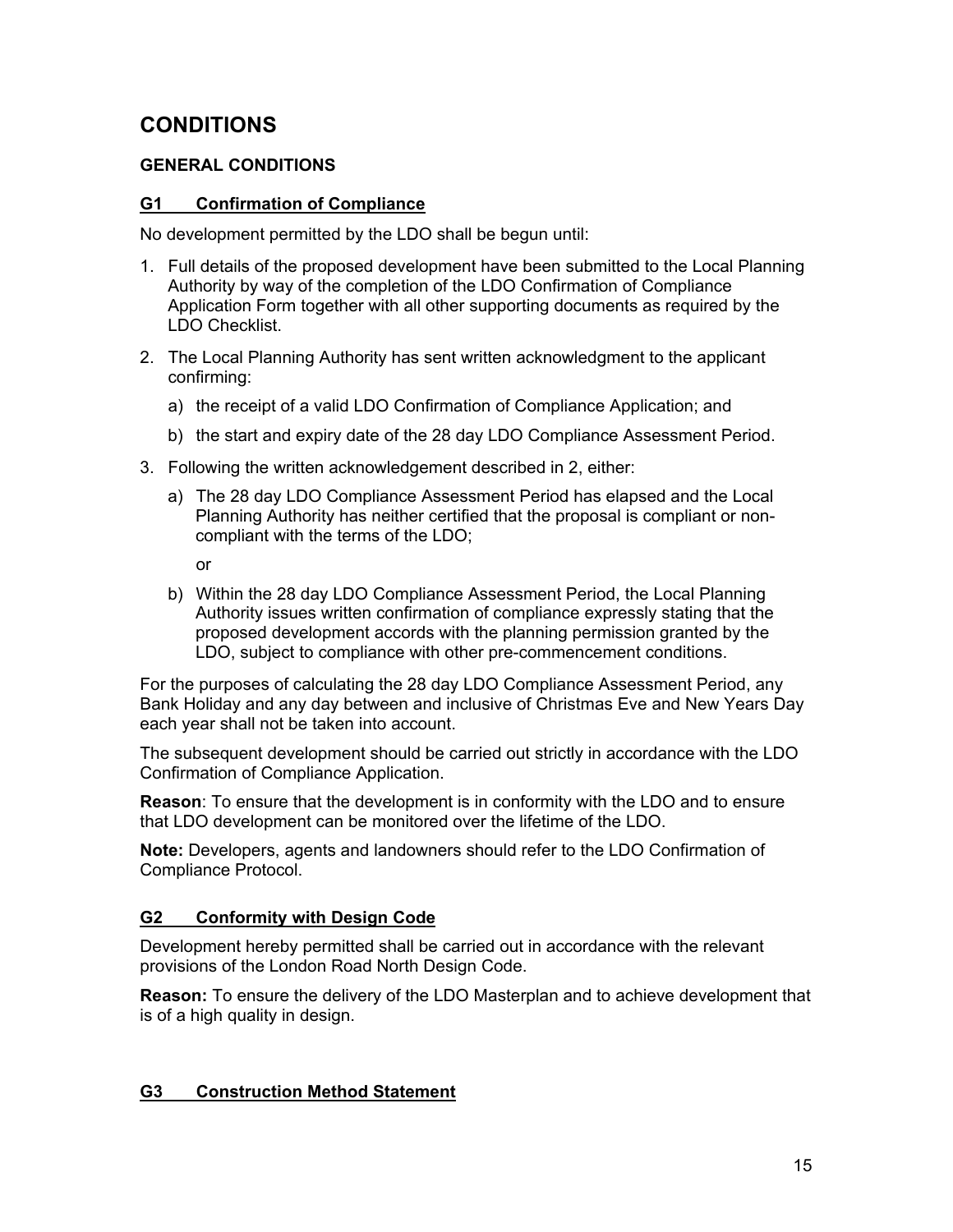No development shall be begun until a Construction Method Statement has been submitted to and approved in writing by the Local Planning Authority. The Statement shall specify:

- 1. an appropriate construction access;
- 2. adequate turning and loading facilities for delivery /construction vehicles within the limits of the construction site;
- 3. adequate parking areas clear of the highway for those employed in the construction works;
- 4. wheel cleaning facilities;
- 5. details of any hoardings to be erected during the construction works;
- 6. traffic routes to be used by delivery and construction vehicles;
- 7. the hours of construction work;
- 8. the protection of public rights of way; and
- 9. arrangements for a before and after road condition survey.

The approved statement shall be adhered to throughout the construction of the development.

**Reason:** To ensure that an appropriate programme for construction work is carried out during specified hours in the interests of the amenity of the area and to ensure that debris or construction material is not deposited on the highway.

### **G4 Enterprise Zone Target Sectors**

No buildings shall be used for purposes within classes  $E(q)$  or B2 of the Order other than for the specified uses within the Schedule of Permitted Economic Activities contained in Appendix B to the LDO.

**Reason:** To deliver the sector focus of the Enterprise Zone and regulate employment activities not targeted by the LDO.

### **G5 Safeguarded Strategic Infrastructure**

No development shall be begun on the Safeguarded Strategic Infrastructure unless an alternative scheme for the provision of infrastructure facilities elsewhere is submitted to and approved in writing by the Local Planning Authority. The submitted scheme shall include the following components:

- 1. details identifying location(s) for the provision of infrastructure;
- 2. confirmation of the suitability and availability of the location(s) for the infrastructure; and
- 3. an implementation plan containing a programme of works for the delivery of the infrastructure together with a timetable for implementation and completion of the works.

The development shall then be carried out in accordance with the approved scheme.

**Reason:** To ensure critical town-wide water infrastructure within the Enterprise Zone is safeguarded or delivered.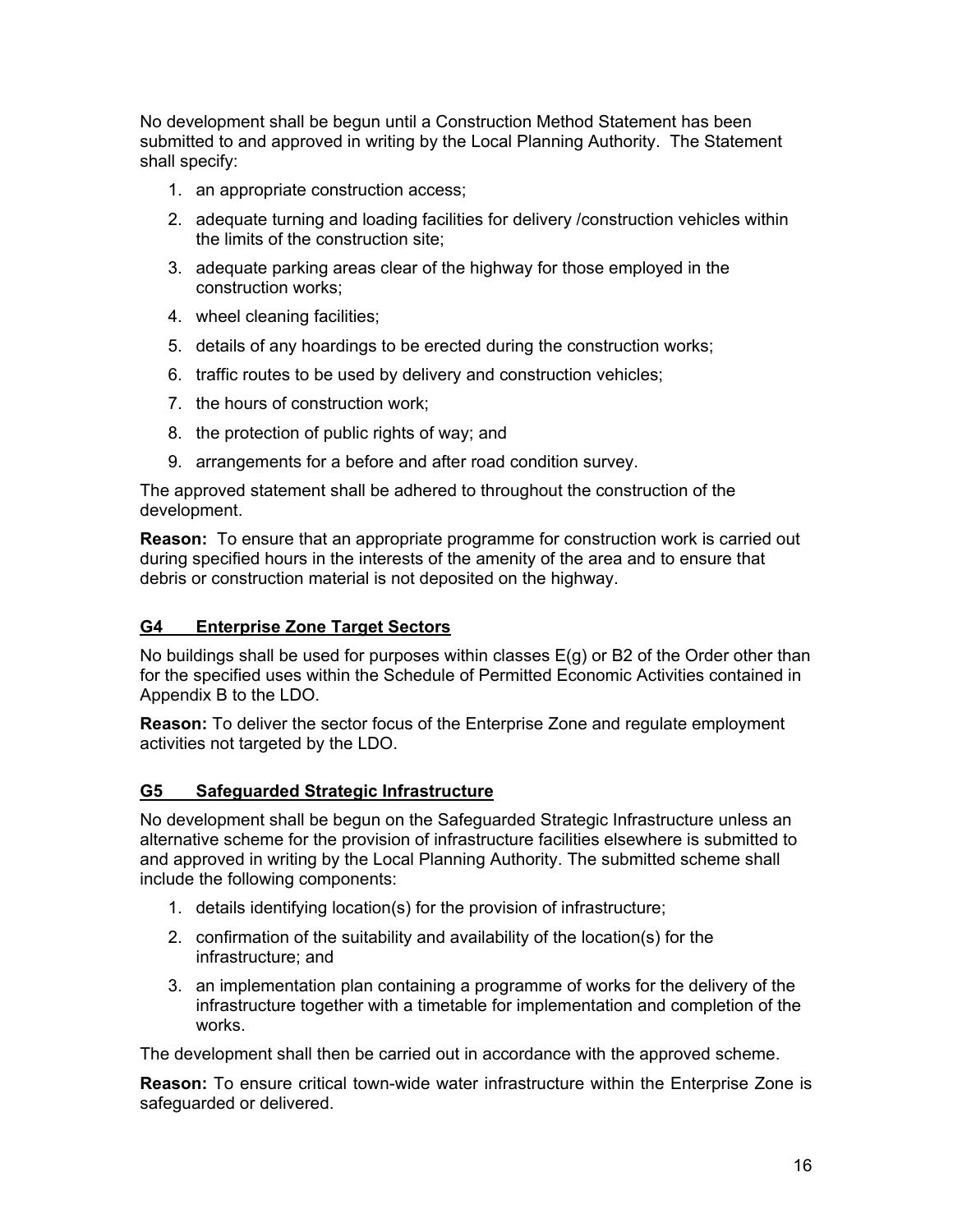# **G6 Demolition Method Statement**

No demolition of buildings shall be begun until a Demolition Method Statement has been submitted to and approved in writing by the Local Planning Authority. The Statement shall specify:

- 1. an appropriate access and egress arrangement for vehicles engaged in the demolition works;
- 2. adequate turning and loading facilities for vehicles engaged in the demolition works within London Road North;
- 3. an adequate parking area clear of the highway for those employed in the demolition works;
- 4. wheel cleaning facilities;
- 5. a strategy for the recycling and / or reuse of materials;
- 6. traffic routes to be used by vehicles engaged in demolition works;
- 7. hours of demolition work;
- 8. the protection of any public rights of way; and
- 9. arrangements for a before and after road condition survey.

The development shall then be carried out in accordance with the approved scheme.

**Reason:** To ensure that demolition works cause minimal disturbance to adjoining land owners and businesses.

# **G7 The Removal of Demolition Building Materials**

All material resulting from demolition shall be completely removed from London Road North within 3 months of completion of the demolition.

**Reason:** To ensure that demolition materials are removed from the site in an appropriate timescale so that they do not negatively impact the character and appearance of the area.

# **HIGHWAYS CONDITIONS**

### **H1 Road Layout and Design**

No development shall be begun until details of any highways works to be undertaken (including layout, geometry, dimensions, levels, gradients, surfacing, visibility splays, means of surface water drainage and street lighting details) have been submitted to and approved in writing by the Local Planning Authority.

The works shall then be carried out in accordance with the approved details.

**Reason:** To ensure roads/footways are constructed to an appropriate standard in the interests of highway safety.

### **H2 Carriageway Construction**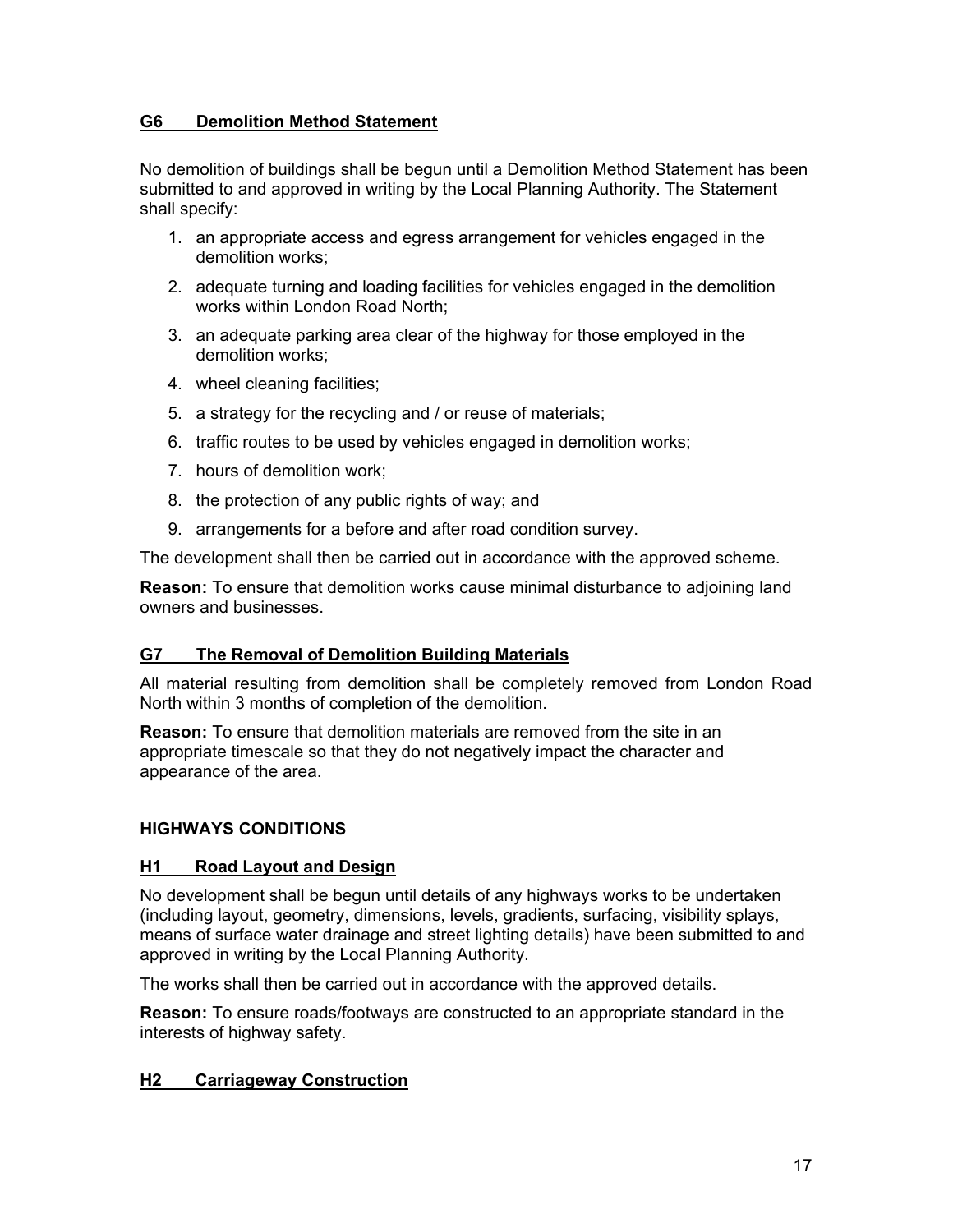The carriageway(s) to serve the development shall be constructed up to and including at least road base level, prior to the commencement of the erection of any building intended to take access from the carriageway(s).

Until final surfacing is completed, base course of the adjoining footway shall be provided in a manner to avoid any upstands to gullies, covers, kerbs or other such obstructions within or bordering the footway.

The carriageways, footways and footpaths, verges and tree planting shall be completed prior to the occupation of any building.

**Reason:** To ensure roads/footways are constructed to an appropriate standard in the interests of highway safety.

# **H3 Vehicular visibility splays**

Prior to occupation of the development, any road junction or vehicle access point shall be provided with vehicular visibility splays in accordance with the London Road North Design Code. The vehicular visibility splays shall be provided before the road junction or vehicle access point is first used by vehicular traffic and shall be retained free of any obstruction at all times thereafter.

**Reason:** To provide adequate inter-visibility between vehicles using the road junction / access and those using the existing public highway in the interest of highway safety.

# **H4 Pedestrian Visibility Splays**

Prior to occupation of the development a 1.5 metre x 1.5 metre pedestrian visibility splays, as measured from and along the highway boundary, shall be provided on both sides of each vehicular access from the highway and shall be retained free of any obstruction at all times. These visibility splays must not form part of the vehicular surface of the access.

**Reason:** To provide adequate inter-visibility between the users of the access and pedestrians in the adjoining public highway in the interest of highway safety.

### **H5 Trees in the Highway**

Any tree planting proposed within the highway must be agreed in writing with the Highway Authority and planted in accordance with the London Road North Design Code.

**Reason:** To avoid the interference with visibility splays, underground services and the lighting of the highway in the interest of highway safety.

### **H6 Unbound Surface Material Adjacent to the Highway**

No unbound material shall be used in the surface treatment of the vehicular access routes within 10 metres of the highway boundary.

**Reason:** To prevent the deposit of unbound material on the highway in the interests of highways safety.

### **H7 Surface Water Drainage on the Highway**

No surface water drainage shall discharge onto the public highway.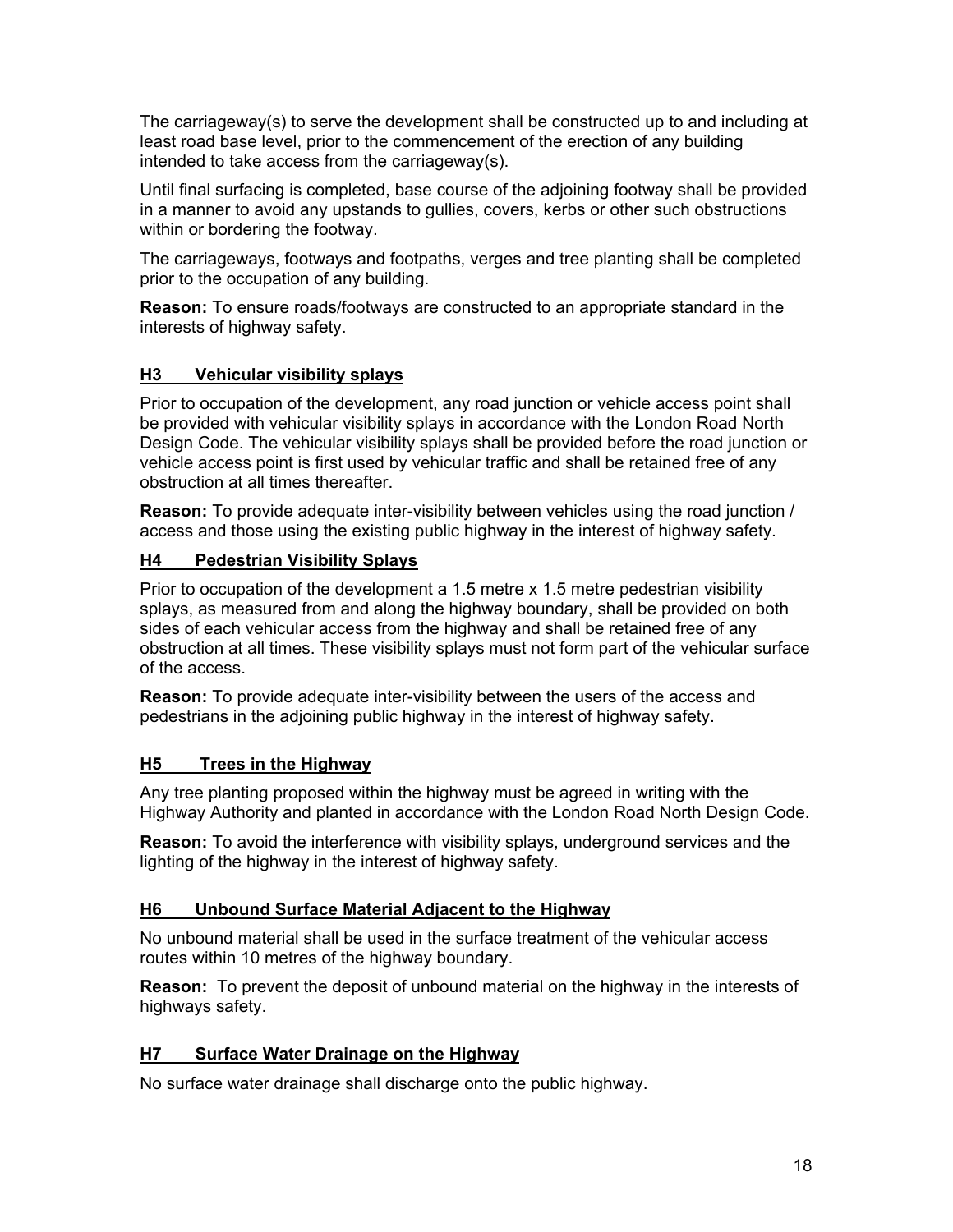**Reason:** To prevent hazards caused by water flowing onto the highway and to avoid the formation of ice on the highway in the interest of highway safety.

# **H8 Hedges adjacent to a public highway**

Hedges must be regularly maintained so that they do not encroach upon the highway.

**Reason:** To preserve the integrity of the public highway and in the interests of highway safety.

# **H9 Travel Plans**

Prior to the occupation of development a Travel Plan shall be submitted to and approved in writing by the Local Planning Authority. The Travel Plan shall be prepared in accordance with the Enterprise West Essex @ Harlow Framework Travel Plan and must include:

- 1. Measures to encourage sustainable travel patterns;
- 2. A scheme for the management and implementation of the Travel Plan;
- 3. Targets for model shift;
- 4. Implementation timescales;
- 5. Marketing and incentives; and
- 6. Arrangements for monitoring and review.

Individual Travel Plans shall implement the overarching targets outlined in the Enterprise West Essex @ Harlow Framework Travel Plan.

**Reason:** In the interests of promoting sustainable development and the use of sustainable modes of transport.

### **H10 Highways works associated with extensions, alterations and change of use**

Where development undertaken through Schedule B of the LDO would require any work to a public highway or any road or footway to which the public will have right of access to, that development shall not be begun until details of those highways works (including layout, geometry, dimensions, levels, gradients, surfacing, visibility splays and means of surface water drainage details) have been be submitted to and approved in writing by the Local Planning Authority.

Development undertaken through Schedule B shall not commence until the highway works have been completed in accordance with the approved details.

**Reason:** To ensure all highways works are constructed to an appropriate standard in the interests of highway safety.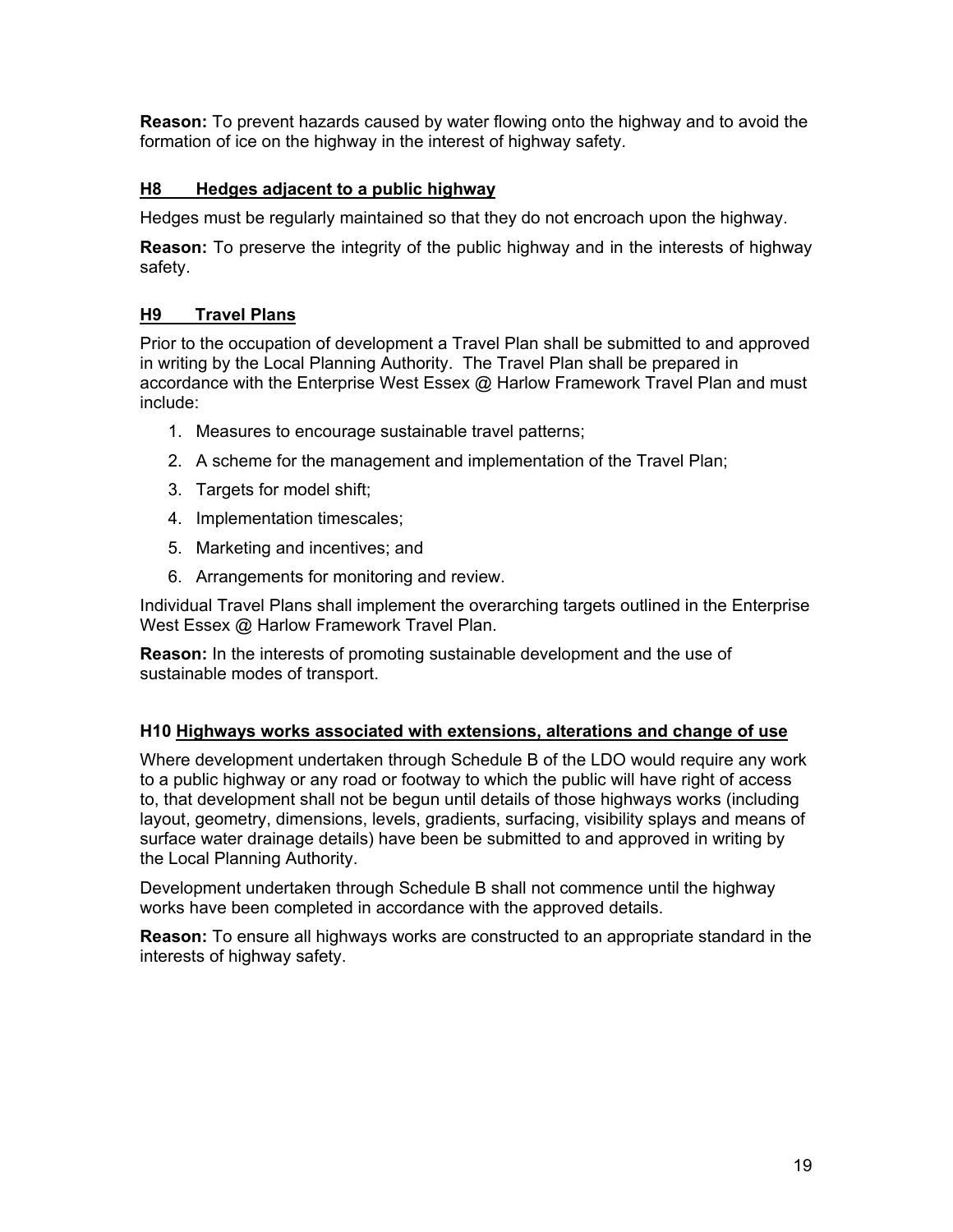# **PHASING AND DELIVERY OF HIGHWAYS INFRASTRUCTURE CONDITIONS**

### **PDH1 Development parcel F**

Where development would be comprised within Development parcel F as defined in paragraph 1.1 u) and would be undertaken under Class 1 of Schedule A of the LDO, that development shall not be occupied until road infrastructure has been completed to the approval of Harlow Council and Essex Highways.

# **PDH2 Phasing and Junction 7**

No development shall be begun under Schedule A or Schedule B of the Local Development Order on any land shaded red on Appendix I until a new junction on the M11 to the east of Harlow (Junction 7a) has been completed and made available for use, or where the proposed development at London Road North can be demonstrated to fall within the employment numbers cap set by Highways England as set out in INF6.

**Reason:** To ensure enterprise zone development is phased to take account of the transport assessment undertaken and the modeled impact of development on junction 7 of the M11.

**Note:** See informative INF6 for further information.

# **PARKING, LOADING AND REFUSE CONDITIONS**

### **P1 Parking Standards for New Development**

Development shall not be occupied until car parking bays, disabled parking bays, powered two wheeler parking bays and secure cycle parking racks or cages have been provided. The provision of all car parking, disabled parking bays, powered two wheeler and cycle parking shall be no lower than the minimum and no greater than the maximum parking standards the London Road North Design Code. Thereafter all parking provision shall be used solely for the specified purposes and for no other purposewhastsoever.

**Reason:** To ensure adequate parking provision is provided in the interests of Highway safety.

### **P2 Loading and Turning Areas (within a site)**

All servicing of the development including designated loading and unloading facilities and vehicle turning areas shall take place from within the site and not from the public highway. Adequate turning space shall be provided within the site such that vehicles can enter and exit the site in a forward gear.

**Reason:** To ensure that vehicles can enter and leave the highway in a forward gear in the interest of highway safety.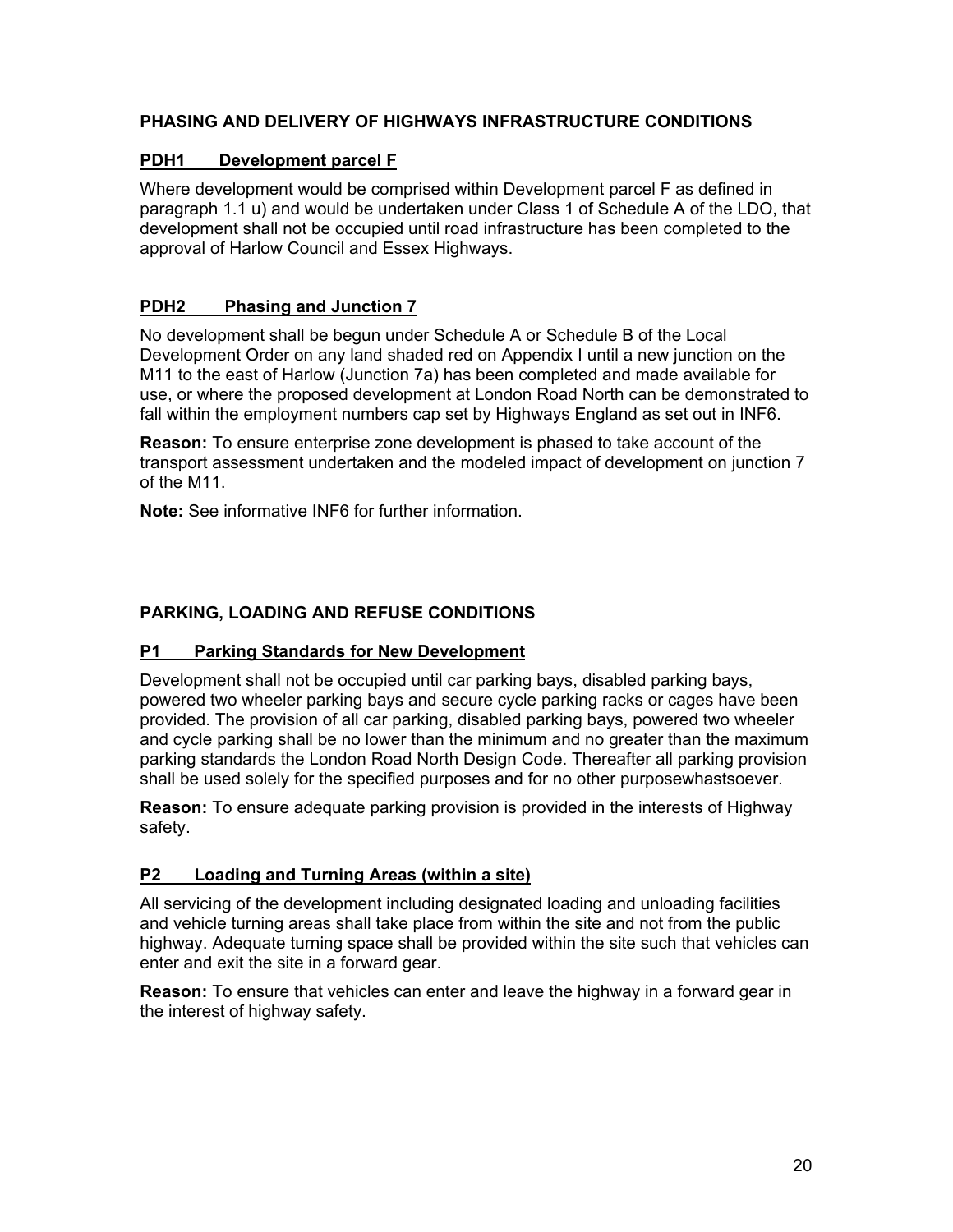# **P3 Loading and Turning Areas (provision)**

Prior to the occupation of the development, the areas within the site identified for the purpose of loading/unloading and manoeuvering shall be provided and be available for use. Thereafter, these areas shall be retained at all times for that sole purpose.

**Reason:** To ensure that areas intended for loading and unloading are provided prior to occupation and retained for that purpose thereafter.

# **P4 Refuse Storage and Collection Facilities**

No development shall be begun until details of the proposed refuse storage and collection facilities have been submitted to and approved in writing by the Local Planning Authority. The facilities shall be provided on site, prior to the occupation of the associated buildings (s) and in accordance with the approved details.

**Reason:** To ensure waste arising from the development is appropriately managed.

# **ENVIRONMENTAL CONDITIONS**

# **E1 Works to Retain Existing Trees and Hedgerows**

No development shall be begun until a scheme indentifying those trees and hedgerows to be retained and the measures to be taken to protect them during the construction of the development has been submitted to and approved in writing by the Local Planning Authority. The scheme shall take account of the Arboricultural Feasibility Report (May 2012) and the approved measures shall be carried out and retained at all times during the course of the development.

**Reason:** To ensure satisfactory landscape treatment of the site in the interests of visual amenity and to screen and enhance the development in the interests of visual amenity.

**Note:** See informative INF5 (Breeding and Nesting Birds).

# **E2 Detailed Landscaping Scheme**

No development shall be begun until a detailed landscape scheme has been submitted to and approved in writing by the Local Planning Authority. The landscaping scheme shall be implemented in accordance with the approved details during the next planting season following completion of the development. The scheme shall include all hard and soft landscaping and details of boundary treatments. A specification of all materials shall be supplied within a detailed method statement which will include site preparation, planting techniques, aftercare and a programme of maintenance for a period of 5 years following completion of the scheme.

**Reason:** To ensure satisfactory landscape treatment of the site in the interests of visual amenity and to screen and enhance the development in the interests of visual amenity.

# **E3 Tree Re-Planting**

If, within a period of five years from the date of planting of any tree, that tree, or any tree planted in replacement for it, is removed, uprooted, destroyed,dies, or becomes in the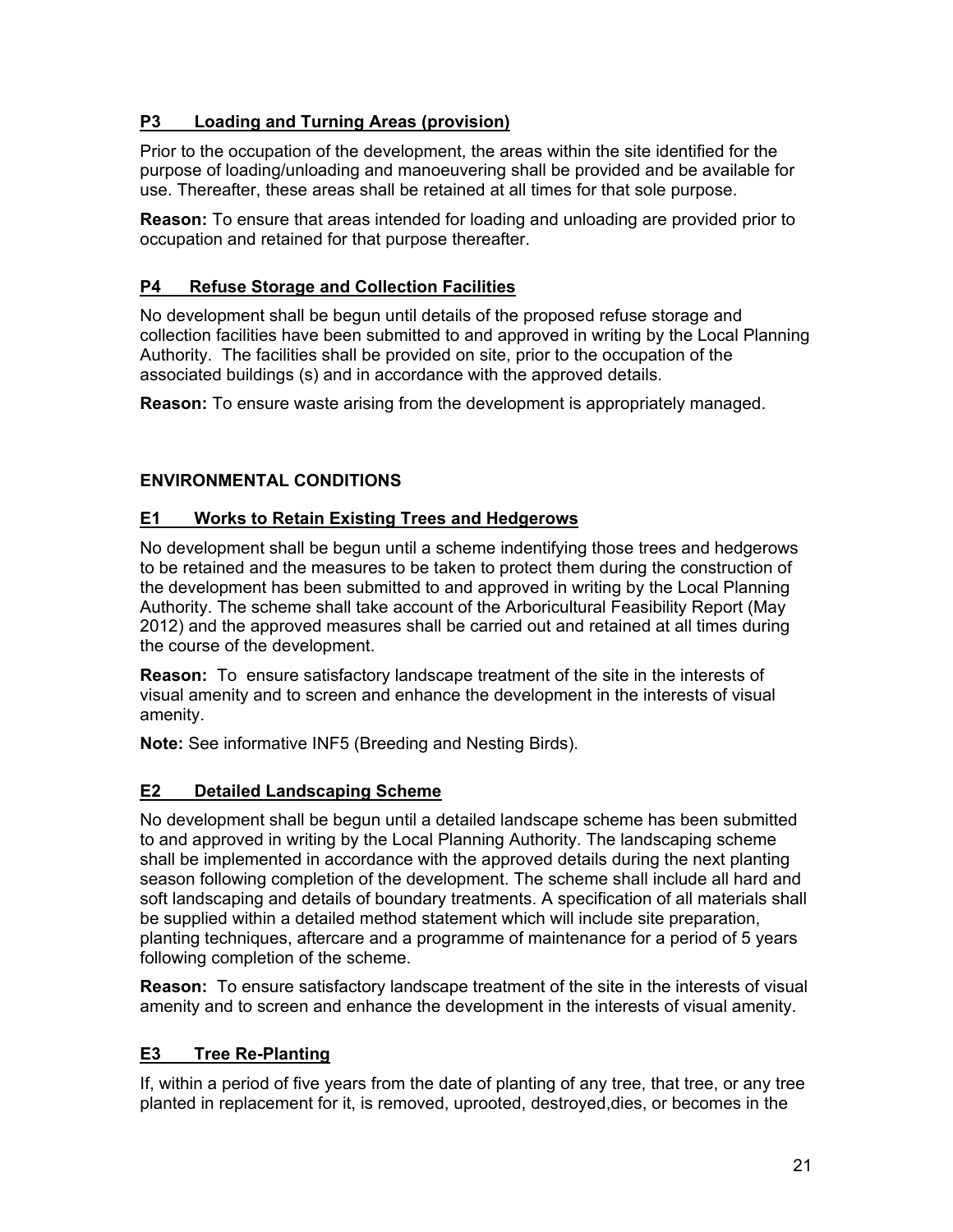opinion of the Local Planning Authority, seriously damaged or defective, another tree of the same species and size as that originally planted shall be planted at the same place.

**Reason:** In the interest of the appearance of the proposed development and to ensure any irreparably damaged or destroyed trees are replaced.

# **E4 External Lighting Scheme**

No development shall be begun until a comprehensive external lighting scheme has been submitted to and approved in writing by the Local Planning Authority. Thereafter, all lighting shall be installed and operated in accordance with the approved details before the development is occupied.

**Reason:** In the interests minimizing light pollution, intrusion and spillage to adjoining residential areas and in the interests of highways safety, to ensure that the lighting does not give rise to glare creating a hazardous distraction to drivers of vehicles on the adjacent highway.

# **E6 Drainage**

Development shall not be begun until a scheme for the foul and surface water drainage for the site has been submitted to and approved in writing by the Local Planning Authority. The scheme shall:

- 1. be in general accordance with the Flood Risk Assessment;
- 2. specify the range of measures used to reduce surface water run-off including Sustainable Urban Drainage (SUDs) systems;
- 3. demonstrate that sufficient foul and surface water capacity exists or will be, provided both on or off site;
- 4. set out pollution prevention measures including the measures used to reduce the potential for pollutants reaching either ground, surface water bodies or the surface water drainage system; and
- 5. include a timetable for implementation.

Development shall not be occupied or used until the approved SUDs systems (2); sufficient foul and surface water capacity (3); and approved pollution prevention measures (4) are in place as set out in the approved scheme.

**Reason:** To ensure satisfactory drainage of the development and ensure the implementation of pollution prevention measures.

**Note:** See informatives INF1 (Foul Drainage), INF2 (SUDs Approval) and INF3 (Trade Effluent).

# **E7 Discharge from Parking and Loading Areas**

Prior to being discharged into any watercourse, surface water sewer or soakaway system, all surface water drainage from areas of hardstanding areas intended for vehicle parking, loading and turning and shall be passed through an oil inceptor. Inceptors shall be installed in accordance with detailed foul and surface water drainage schemes submitted and approved in writing by the Local Planning Authority.

**Reason:** To prevent pollution of the water environment.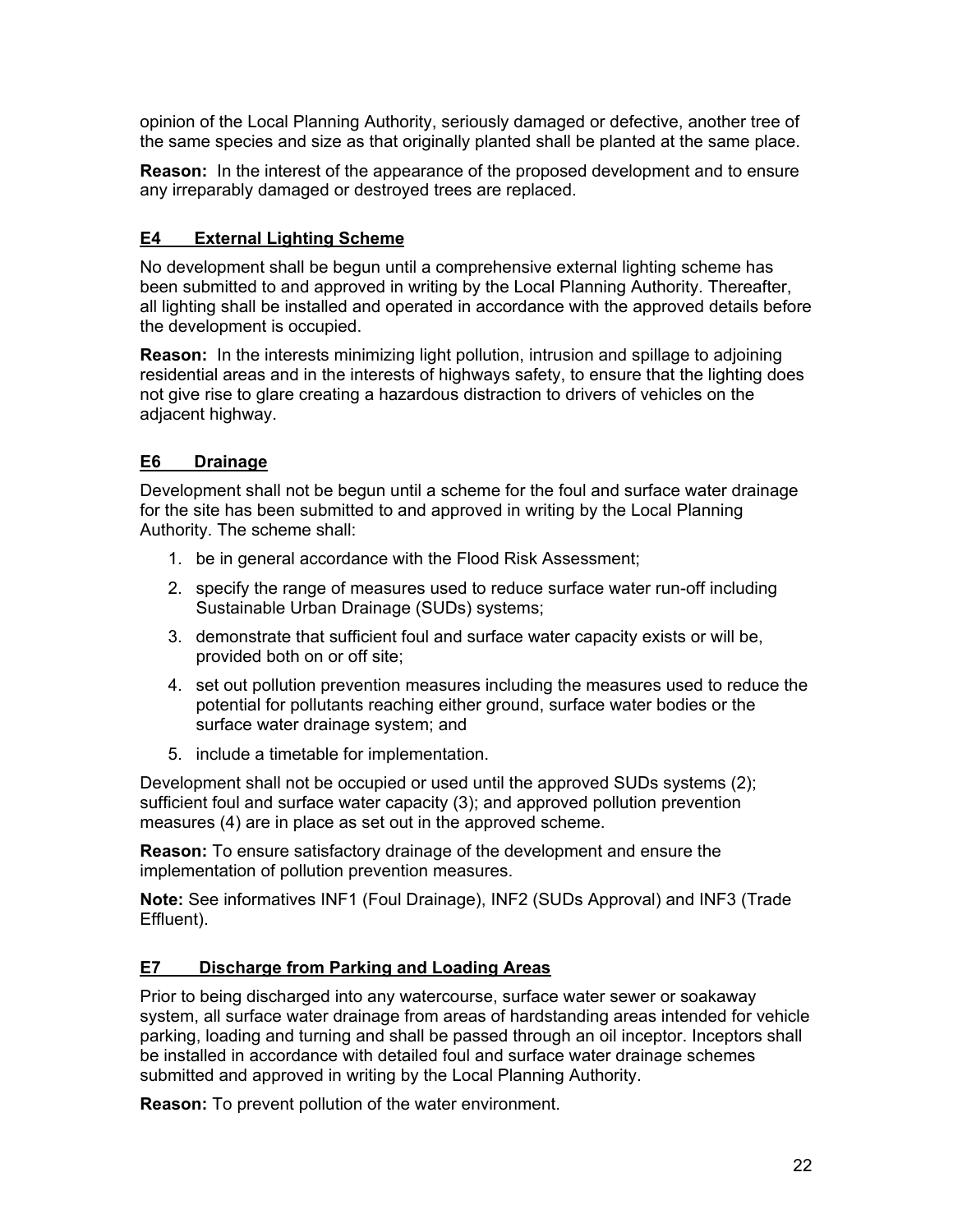**Note:** Also see informatives INF3 (Trade Effluent) and INF1 (Foul Drainage).

# **E8 European Protected Species Mitigation Scheme**

No development shall be begun until a detailed scheme for the protection and mitigation of any European Protected Species identified on site has been submitted to and approved in writing by the Local Planning Authority. The scheme will need to take account of the Extended Phase 1 Habitat Survey Report (May 2012) and shall include all of the following elements:

- 1. An ecological survey of the site, conducted at an appropriate time of year by an appropriately qualified ecologist in accordance with an accepted methodology, assessing the presence/absence of populations of European Protected Species as defined by the Conservation of Habitats and Species Regulations 2010 (as amended).
- 2. An assessment of the impact of the proposed development on any species identified in 1.
- 3. Details of mitigation measures to be undertaken to alleviate any impacts of the development on any species highlighted in 2.
- 4. A statement containing measures for the monitoring of any identified species present together with an action plan setting out measures to ameliorate adverse impacts.

The development shall then be carried out in accordance with the approved mitigation plan.

The time period when the survey required by 1 is to be undertaken and the scope of work to be undertaken must be submitted to and approved in writing by the Local Planning Authority before the survey is undertaken.

**Reason:** To ensure the protection of protected species on site during the construction of development.

**Note:** See informative INF4 (European Protected Species Licenses).

# **E9 Sustainability**

All development shall be constructed to achieve a minimum rating of BREEAM 'very good'.

**Reason:** To ensure development is sustainable and that necessary measures are taken with respect to mitigating environmental impacts with respect to climate change.

# **E10 Operation of Machinery**

Any industrial process associated with development permitted by the LDO shall be carried out within a building and no industrial process shall be carried out in the open air.

**Reason**: In the interests of the amenity and character and appearance of the area.

**Note:** "Industrial process" is defined in paragraph 1.1 cc) of the LDO Schedule.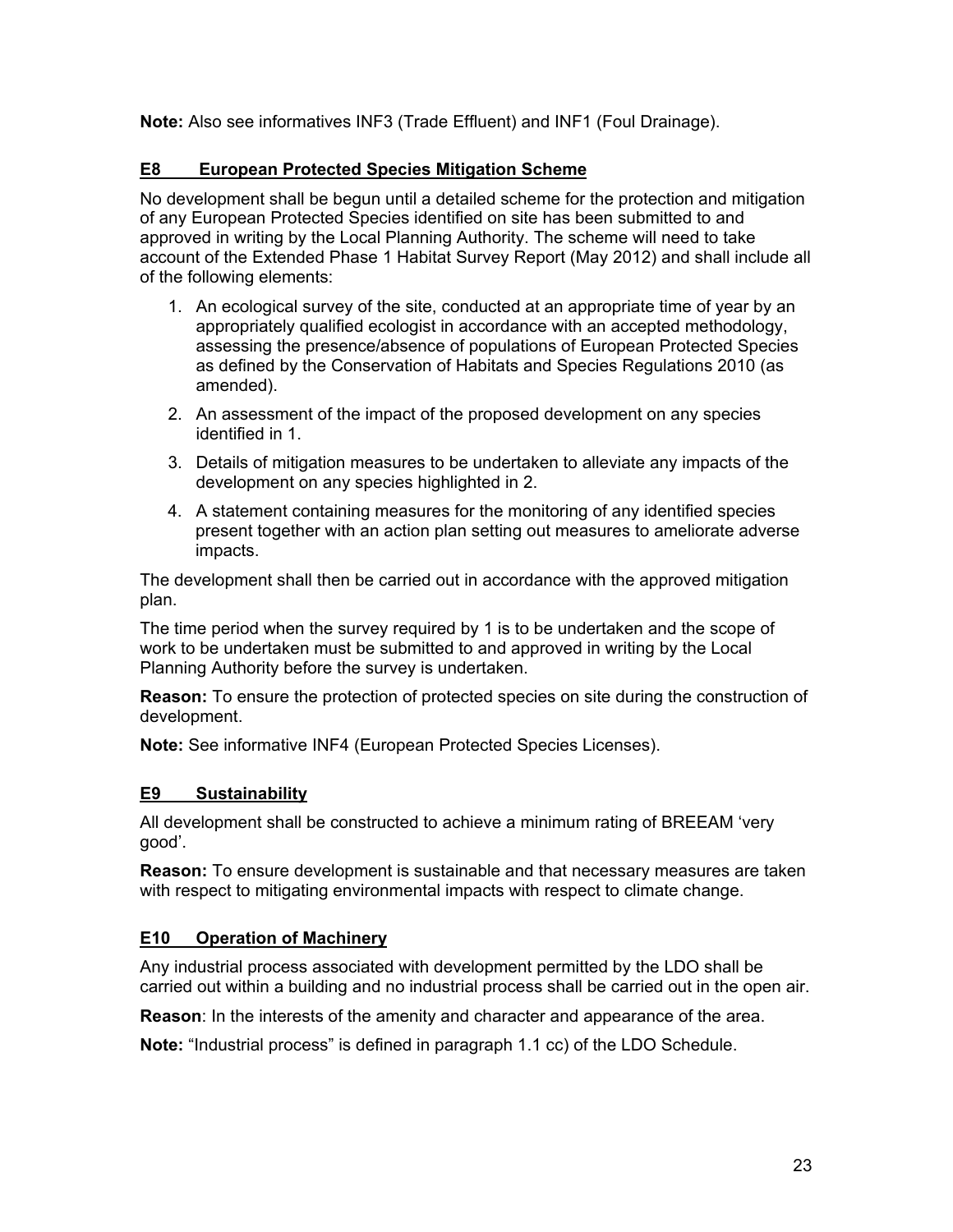# **E11 Façade Building Material Samples Along Key Routes**

No development shall be begun in relation to buildings adjacent to the A414, London Road or Urban Boulevard (Link Road) until samples of the materials to be used in the construction of the external surfaces of the building facades visible from the highway have been submitted to and approved in writing by the Local Planning Authority. Thereafter, the works shall be carried out in accordance with the approved details.

**Reason:** In the interests of the character and appearance of the area.

# **ARCHAEOLOGY CONDITIONS**

# **A1 Archaeology (Written Scheme of Investigation / Methods Statement)**

No development shall be begun until a Written Scheme of Investigation has been submitted to and approved in writing by the Local Planning Authority.

The Written Scheme of Investigation shall include a Methods Statement which shall outline a programme of archaeological work including the proposed fieldwork techniques (including trial trenching) to identify archaeological deposits within the site.

The Written Scheme of Investigation shall take account of the Historic Environmental Assessment for London Road North LDO, Harlow (January 2013).

**Reason:** The site is of likely archaeological interest.

### **A2 Archaeology (Location of Trial Trenches)**

The final location of any trial trenches shall be approved in writing by an Essex County Council Historic Environment Officer prior to the commencement of trial trenching.

**Reason:** To ensure trial trenching is undertaken in appropriate locations.

### **A3 Archaeology (Written Report)**

No development, other than that required to carry out archaeological work, shall be begun until a written report outlining the findings of archaeological fieldwork has been submitted to and approved in writing by the Local Planning Authority. The report must include:

- 1. a description of the survey methods used;
- 2. the location and size of trial trenches;
- 3. a detailed summary of all archeological deposits and evidence gathered;
- 4. an assessment of the significance of all archaeological deposits and evidence gathered;
- 5. a strategy for the preservation of significant archaeological deposits found on site; and
- 6. provision to be made for publication and dissemination of the results of the site investigation and archive deposition of the records and finds.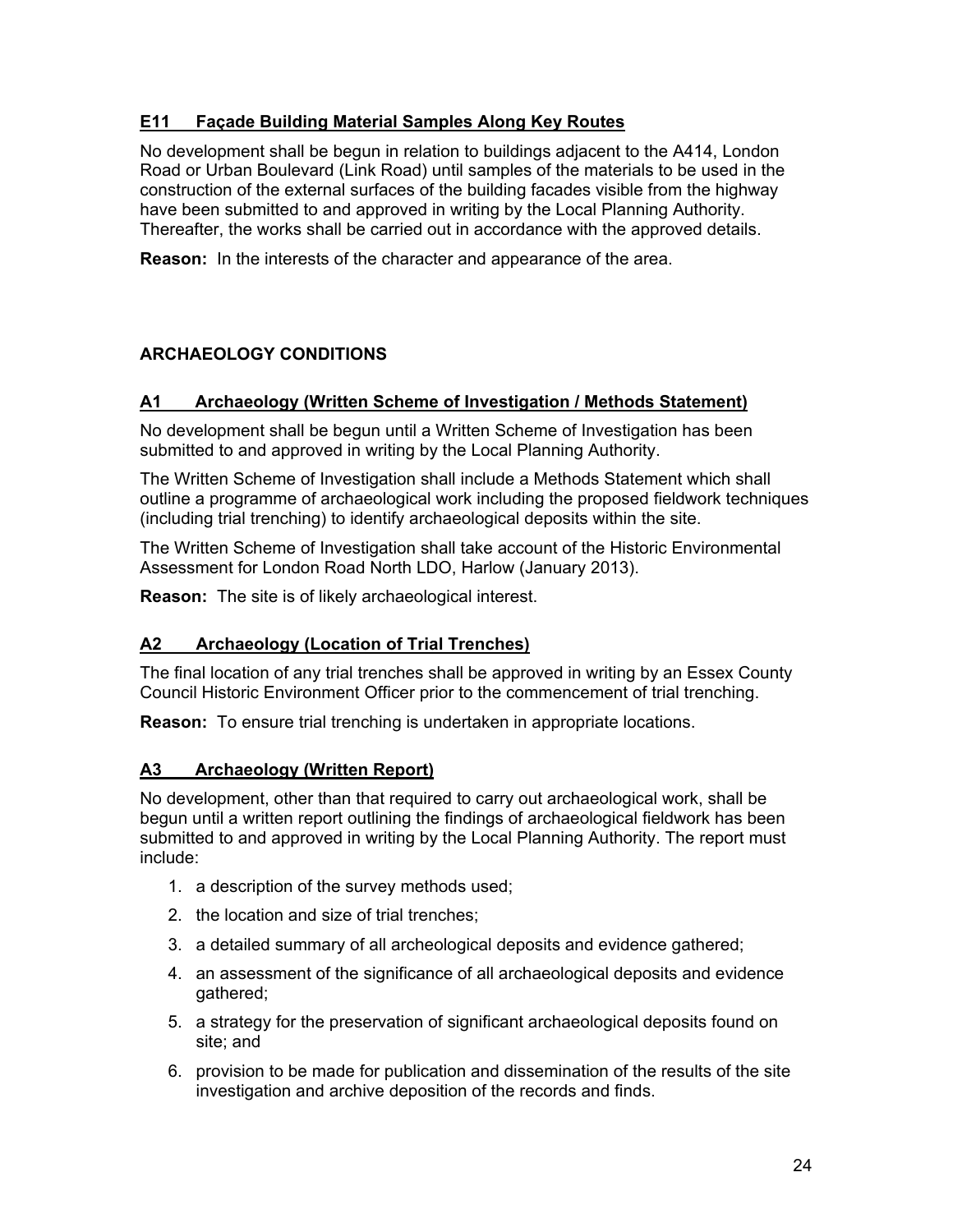**Reason:** To ensure all archaeological evidence is recorded and assessed and an appropriate strategy is in place for the preservation of archaeological deposits on site.

# **A4 Archaeology (Code of Conduct)**

All archaeological works shall be carried out in accordance with the Code of Conduct of the Institute for Archaeologists (ifA).

**Reason:** To ensure archaeological survey work is undertaken in accordance with appropriate professional standards.

# **INFORMATIVES**

The following informatives provide guidance to landowners and developers about further statutory consents and requirements. These should not be confused with the planning conditions provided in the LDO Schedule.

# **INF1 - Foul Drainage**

Developers will be required to demonstrate that there is adequate capacity both on and off the site to serve the development and that it would not lead to problems for existing users. In some circumstances this may make it necessary for developers to carry out appropriate studies to ascertain whether the proposed development will lead to overloading of existing infrastructure. Where a capacity problem is identified and no improvements are programmed by Thames Water, appropriate improvements will need to be completed prior to the occupation of the development.

# **INF2 – SUDs Approval**

Essex County Council will become a SuDS Approval Body (SAB) by the enactment of Schedule 3 of the Flood and Water Management Act 2010, which is likely to be from April 2013. This means that all new development which has surface water drainage implications will potentially require SAB approval and need to conform to National and Local Standards. Defra have carried out an initial consultation on the process for gaining SuDS approval and applicants for planning permission should be made aware that:

- i. The National Standards should be followed wherever possible when designing SuDS to increase the likelihood that the SAB can adopt them in the future.
- ii. Essex County Council is developing Local Standards through its SuDS Design and Adoption Guide due out for public consultation in summer 2012 which should be followed wherever possible when designing SuDS to increase the likelihood that the SAB can adopt them in the future.
- iii. Developments with existing planning permission, with one or more reserved matters or where a valid planning application exists before enactment of Schedule 3 (likely April 2013) will not require SuDS approval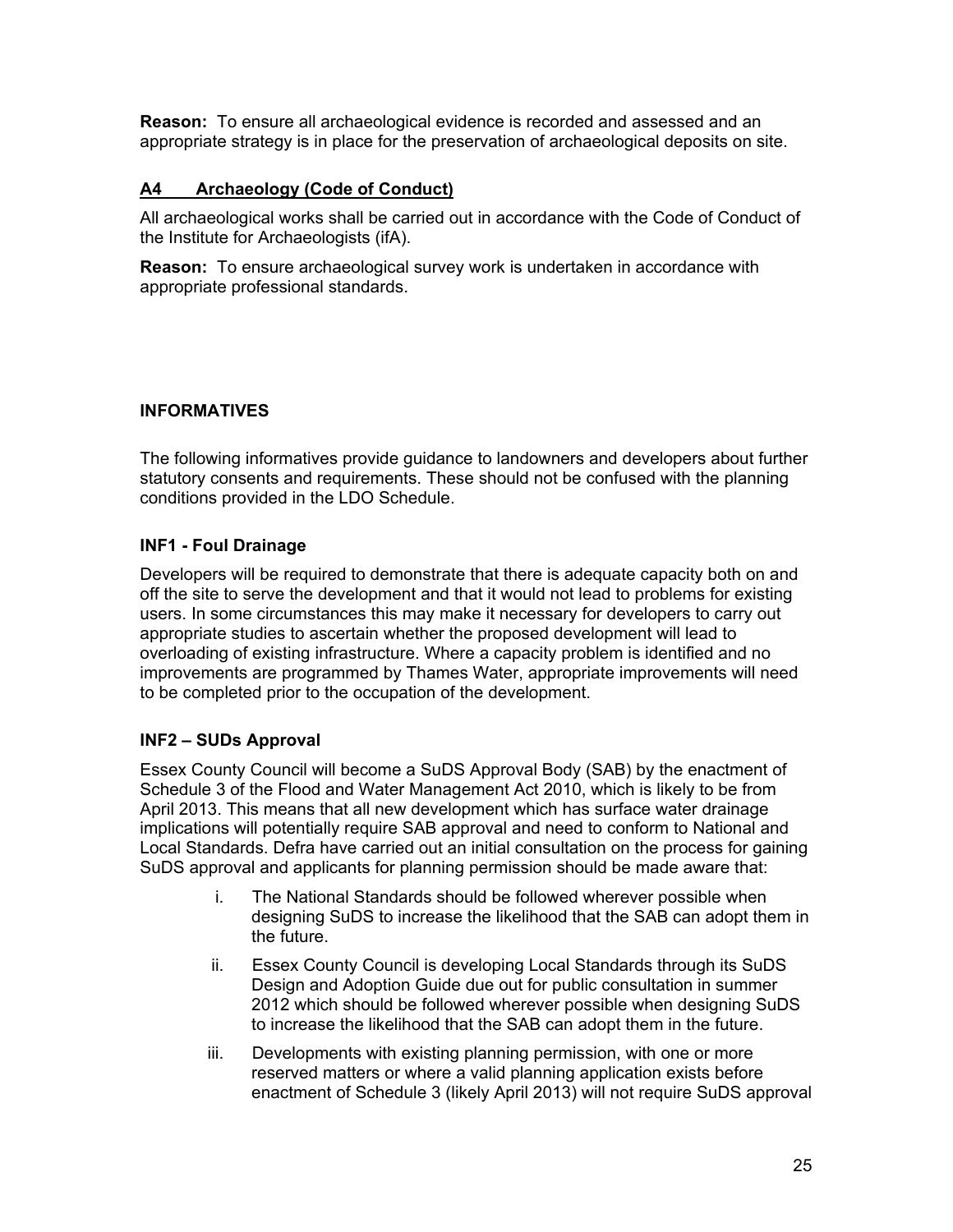during the first 12 months (up to April 2014) but following this date must obtain SuDS approval prior to commencement of development.

For further information and enquiries, please contact Essex County Council's SuDS team at suds@essex.gov.uk or telephone 01245 437138/437062.

### **INF3 – Trade Effluent**

The Water Industry Act 1991 states that any liquid produced wholly or in part from any trade or business activity carried out on your trade premises qualifies as trade effluent and therefore requires consent from United Utilities.

Trade effluent control applies only to those discharges made to the foul sewer. No discharge of trade effluent should be made to the surface water sewer; this includes vehicle washes.

It is the responsibility of land owners and businesses to ensure drains on their site are identified correctly and any trade effluent discharge is directed to foul sewer. Any surface water drains on a site receiving contaminated surface water should be redirected to foul sewer and trade effluent consent applied for.

### **INF4 – European Protected Species Licenses**

In the event that a European Protected Species is identified, a European Protected Species license may be required in accordance with Regulation 53 of the Conservation of Habitats and Species Regulations 2010.

A European Protected Species license will be needed if an appropriately qualified consultant ecologist, on the basis of survey information and specialist knowledge of the species concerned, considers that on balance the proposed activity is reasonably likely to result in an offence under Regulation 41 (animals) or 45 (plants) of the Conservation of Habitats and Species Regulations 2010 (as amended).

If an appointed consultant ecologist, on the basis of survey information and specialist knowledge of the species concerned, considers that on balance the proposed activity is reasonably unlikely to result in an offence under Regulation 41 or 45 of the above regulations then a European Protected Species license will not be required.

The presence of European Protected Species and the need for a European Protected Species license will be examined in detail on a case by case basis through the discharge of condition E8 (Protected Species Mitigation Scheme).

Landowners and developers should take note of the limitation set out in paragraph 18 of the Order. This states that no development is permitted in this Order where development would comprise an offence under Regulation 41 or Regulation 45 of the Conservation of Habitats and Species Regulations 2010 (as amended) and where a license has not been granted by the relevant licensing body in accordance with Regulation 53 of the Conservation of Habitats and Species Regulations 2010 (as amended) and where the specific provisions of such a license have not been complied with.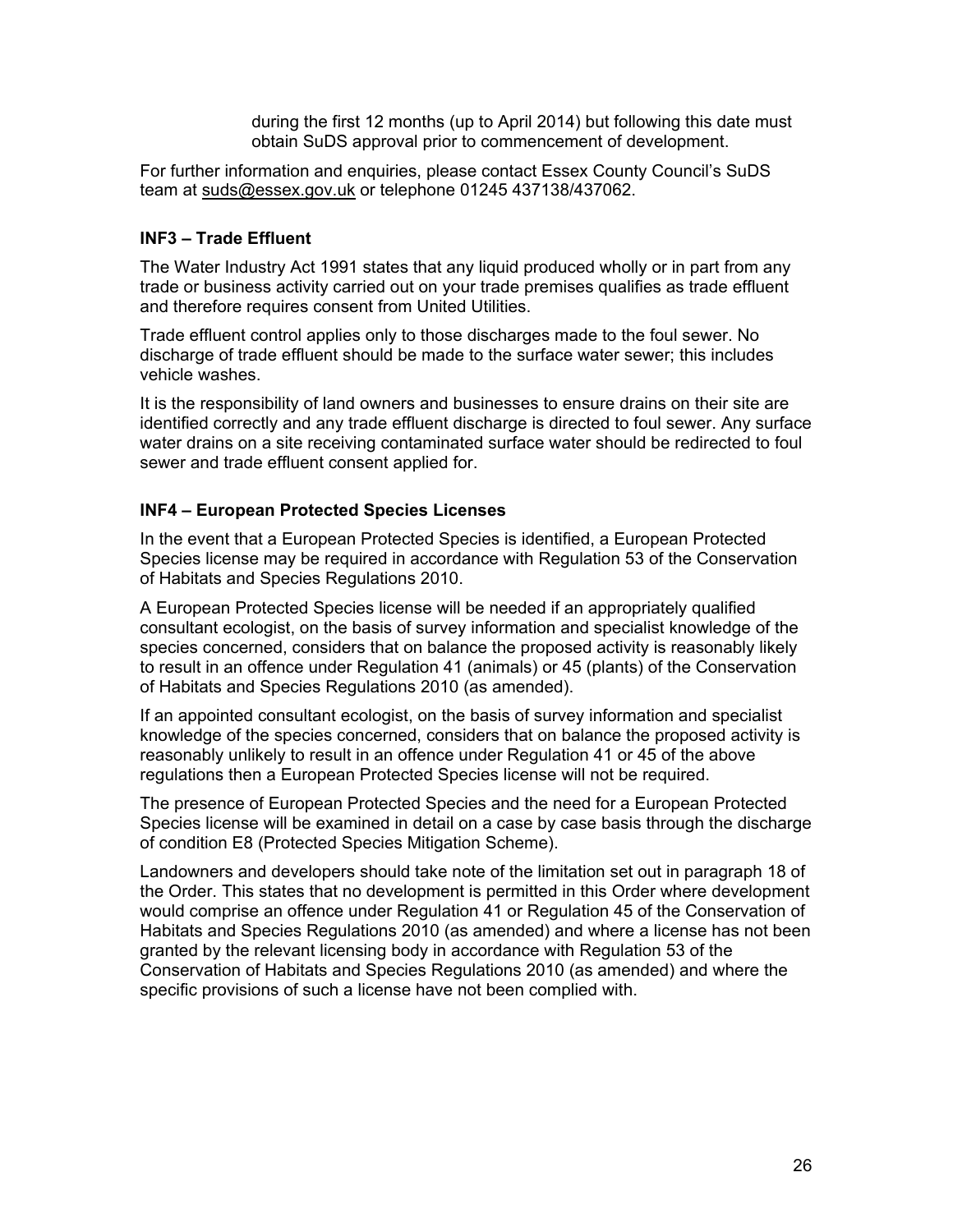# **INF5 - Breeding and Nesting Birds**

### Legal Protection

Section 1(1) of the Wildlife and Countryside Act 1981 (as amended), makes it an offence to kill, injure or take any wild bird, and to intentionally take, damage or destroy the nest of any wild bird while that nest is in use or being built. It is also an offence to take or destroy any wild bird eggs.

Bird species listed under Schedule 1 of the Act receive extra protection. The Act states that it is an offence to intentionally or recklessly disturb any wild bird listed in Schedule 1 while it is nest building, or at (or near) a nest containing eggs or young, or disturb the dependent young of such a bird.

### Potential Nesting Areas

It should be assumed that birds will be nesting in trees, scrub, reeds or substantial ditch side vegetation during the core breeding period, unless a survey had shown this not to be the case. In addition, some species are ground nesting, such as the skylark and lapwing, both of which can occur on grassland areas and cleared sites where there is a time lapse between demolition and development. Particular attention should be paid to any building demolition works as this is where swifts, swallows, house martins and barn owls preferentially choose to nest.

### Site clearance works / demolition / construction

To avoid impact to nesting birds and ensure development is undertaken in accordance with provisions set out by the Wildlife and Countryside Act 1981 (as amended) any vegetation or site clearance works undertaken during the bird nesting season (1 March – 1 September) should only be undertaken once a breeding bird survey carried out during the nesting season by a suitably qualified person such as an ecologist has confirmed the absence of nesting birds and any Schedule 1 bird as set out by the Wildlife and Countryside Act 1981 (as amended).

### **INF6 – Phasing condition PDH2 and Junction 7a**

It is understood that the highways agencies will not oppose a release of condition PDH2 pursuant to Section 73 where it can be demonstrated that sufficient spare highways capacity exists at Junction 7 because of one or more of the following reasons:

1. the monitoring of enterprise zone development across Harlow by the Local Planning Authority has demonstrated that a less transport intensive form of development has been developed such that the net transport impact of the development is lower than the 5,899 net new jobs originally anticipated within the Harlow enterprise zone area to the extent that sufficient spare highways capacity exists on Junction 7 of the M11 to allow development on land shaded red on Appendix I to be begun;

and/or

2. the monitoring of travel planning measures undertaken within the enterprise zone and/ or within other areas of Harlow has demonstrated that sufficient spare highways capacity exists on Junction 7 of the M11 to allow development on land shaded red on Appendix I to be begun;

and/or